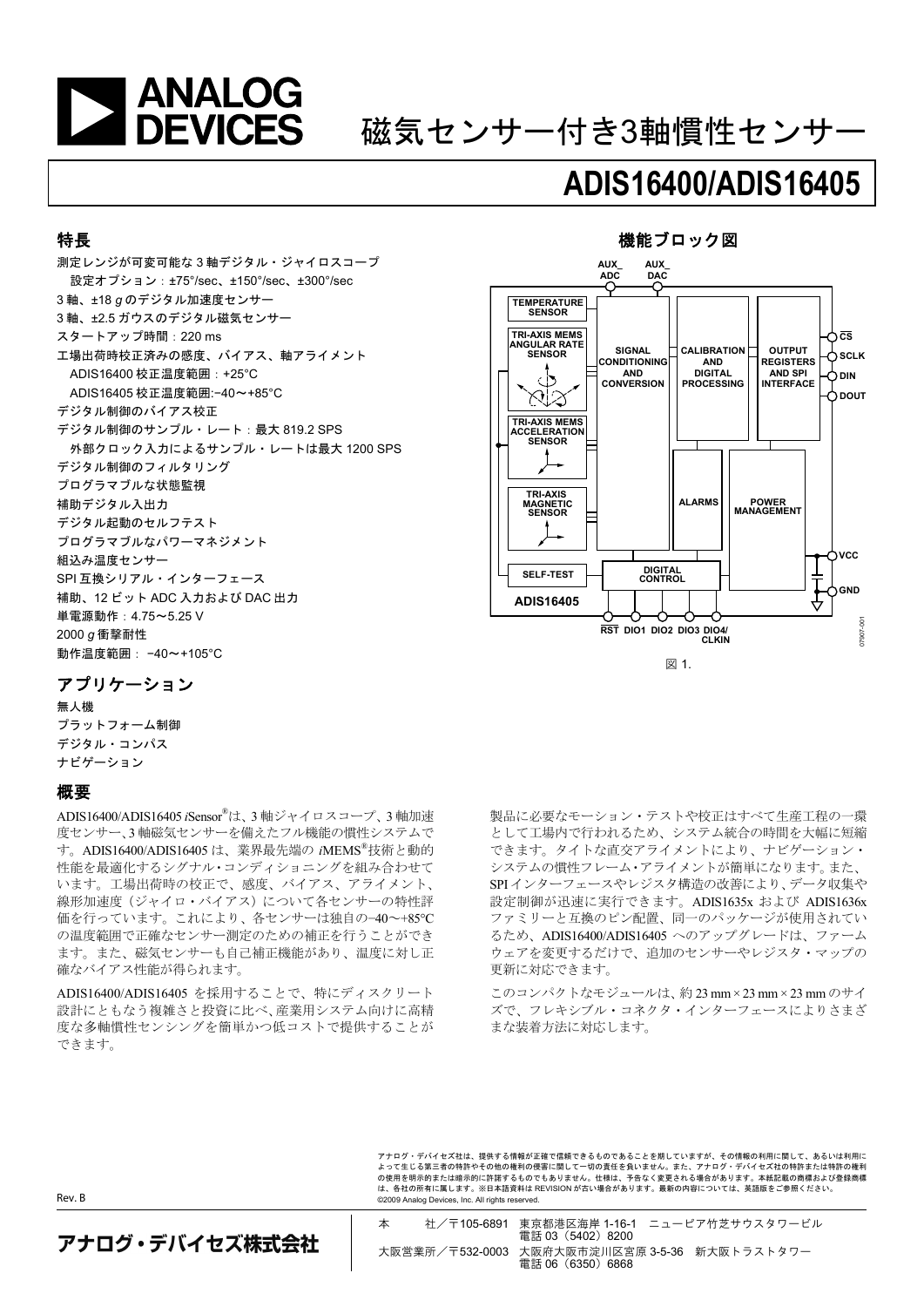## 目次

### 外形寸法………………………………………………………………………………16

### 改訂履歴

3/09-Revision 0: Initial Version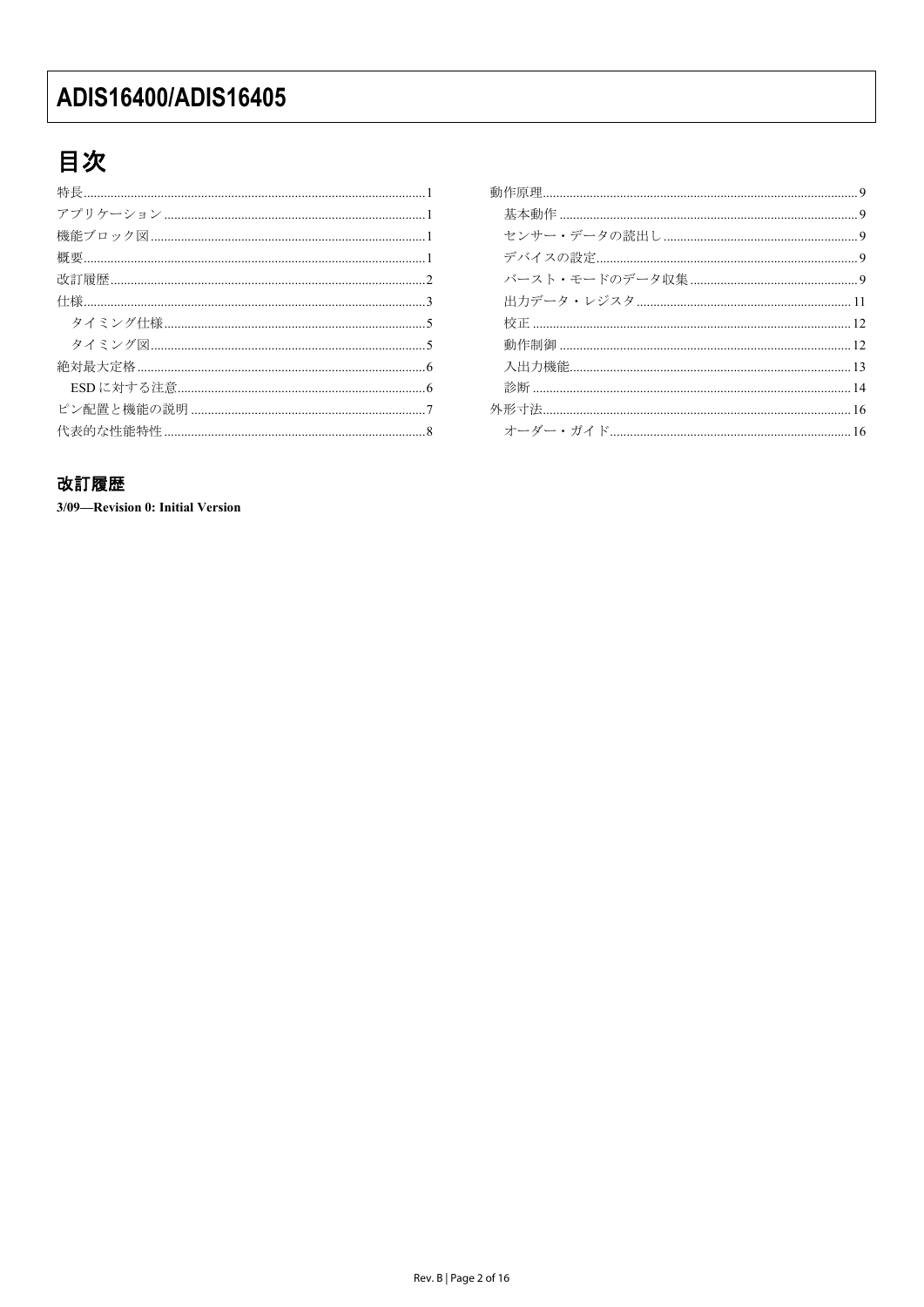仕様

特に指定のない限り、TA = −40~+85°C、VCC = 5.0 V、角速度 = 0°/sec、ダイナミック・レンジ = ±300°/sec、±1 *g*。

表 1.

| Parameter                           | <b>Test Conditions</b>                                   | Min       | Typ        | Max    | Unit                            |
|-------------------------------------|----------------------------------------------------------|-----------|------------|--------|---------------------------------|
| <b>GYROSCOPES</b>                   |                                                          |           |            |        |                                 |
| Dynamic Range                       |                                                          | $\pm 300$ | $\pm 350$  |        | $^{\circ}/\mathrm{sec}$         |
| Initial Sensitivity                 | Dynamic range $=\pm 300^{\circ}/\text{sec}$              | 0.0495    | 0.05       | 0.0505 | $\degree$ /sec/LSB              |
|                                     | Dynamic range = $\pm 150^{\circ}/\text{sec}$             |           | 0.025      |        | $\degree$ /sec/LSB              |
|                                     | Dynamic range $=\pm 75^{\circ}/\text{sec}$               |           | 0.0125     |        | $\degree$ /sec/LSB              |
| Sensitivity Temperature Coefficient | $-40^{\circ}C \leq T_A \leq +85^{\circ}C$                |           | ±40        |        | ppm/°C                          |
| Misalignment                        | Axis-to-axis, $\Delta = 90^{\circ}$ ideal                |           | $\pm 0.05$ |        | Degrees                         |
|                                     | Axis-to-frame (package)                                  |           | $\pm 0.5$  |        | Degrees                         |
| Nonlinearity                        | Best fit straight line                                   |           | 0.1        |        | $%$ of FS                       |
| Initial Bias Error                  |                                                          |           | $\pm 3$    |        | $^{\circ}/\mathrm{sec}$         |
|                                     | $1\sigma$                                                |           | 0.007      |        | $^{\circ}/\mathrm{sec}$         |
| In-Run Bias Stability               | $1 \sigma$ , SMPL PRD = 0x01                             |           |            |        | $\degree/\sqrt{\text{hr}}$      |
| Angular Random Walk                 | $1 \sigma$ , SMPL PRD = 0x01                             |           | 2.0        |        |                                 |
| <b>Bias Temperature Coefficient</b> | $-40^{\circ}C \leq T_A \leq +85^{\circ}C$                |           | $\pm 0.01$ |        | $\degree$ /sec/ $\degree$ C     |
| Linear Acceleration Effect on Bias  | Any axis, $1 \sigma$ (MSC_CTRL, Bit $7 = 1$ )            |           | 0.05       |        | $\degree$ /sec/g                |
| <b>Bias Voltage Sensitivity</b>     | $VCC = 4.75$ V to 5.25 V                                 |           | 0.32       |        | $\degree$ /sec/V                |
| Output Noise                        | $\pm 300^{\circ}/\text{sec}$ range, no filtering         |           | 0.9        |        | $\degree$ /sec rms              |
| Rate Noise Density                  | $f = 25$ Hz, $\pm 300^{\circ}/\text{sec}$ , no filtering |           | 0.05       |        | $\degree$ /sec/ $\sqrt{Hz}$ rms |
| 3 dB Bandwidth                      |                                                          |           | 330        |        | Hz                              |
| <b>ACCELEROMETERS</b>               |                                                          |           |            |        |                                 |
| Dynamic Range                       |                                                          | $\pm 18$  |            |        | $\boldsymbol{g}$                |
| Initial Sensitivity                 |                                                          | 3.285     | 3.33       | 3.38   | mg/LSB                          |
| Sensitivity Temperature Coefficient | $-40^{\circ}C \leq T_A \leq +85^{\circ}C$                |           | ±50        |        | ppm/°C                          |
| Misalignment                        | Axis-to-axis, $\Delta = 90^{\circ}$ ideal                |           | 0.2        |        | Degrees                         |
|                                     | Axis-to-frame (package)                                  |           | $\pm 0.5$  |        | Degrees                         |
| Nonlinearity                        | Best fit straight line, $\pm 17$ g                       |           | 0.1        |        | $%$ of FS                       |
| <b>Initial Bias Error</b>           | $1\sigma$                                                |           | ±50        |        | mg                              |
| In-Run Bias Stability               | $1\sigma$                                                |           | 0.2        |        | mg                              |
| Velocity Random Walk                | $1\sigma$                                                |           | 0.2        |        | $m/sec/\sqrt{hr}$               |
| <b>Bias Temperature Coefficient</b> | $-40^{\circ}C \leq T_A \leq +85^{\circ}C$                |           | $\pm 0.3$  |        | $mg$ /°C                        |
| <b>Bias Voltage Sensitivity</b>     | $VCC = 4.75$ V to 5.25 V                                 |           | 2.5        |        | mg/V                            |
| <b>Output Noise</b>                 | No filtering                                             |           | 9          |        | mg rms                          |
| Noise Density                       | No filtering                                             |           | 0.5        |        | $mg/\sqrt{Hz}$ rms              |
| 3 dB Bandwidth                      |                                                          |           | 330        |        | Hz                              |
| <b>MAGNETOMETER</b>                 |                                                          |           |            |        |                                 |
| Dynamic Range                       |                                                          | $\pm 2.5$ | $\pm 3.5$  |        | gauss                           |
| <b>Initial Sensitivity</b>          | $25^{\circ}\mathrm{C}$                                   | 0.49      | $0.5\,$    | 0.51   | mgauss/LSB                      |
| Sensitivity Temperature Coefficient | $25^{\circ}$ C, 1 $\sigma$                               |           | 600        |        | ppm/°C                          |
| Axis Nonorthogonality               | 25°C, axis-to-axis                                       |           | 0.25       |        | Degrees                         |
| Axis Misalignment                   | 25°C, axis-to-base plate and guide pins                  |           | 0.5        |        | Degrees                         |
| Nonlinearity                        | Best fit straight line                                   |           | 0.5        |        | $%$ of FS                       |
| <b>Initial Bias Error</b>           | $25^{\circ}$ C, 0 gauss stimulus                         |           | $\pm 4$    |        | mgauss                          |
| <b>Bias Temperature Coefficient</b> |                                                          |           | 0.5        |        | mgauss/°C                       |
| Output Noise                        | 25°C, no filtering                                       |           | 1.25       |        | mgauss rms                      |
| Noise Density                       | 25°C, no filtering, rms                                  |           | 0.066      |        | mgauss/√Hz                      |
| 3 dB Bandwidth                      |                                                          |           | 1540       |        | Hz                              |
| TEMPERATURE SENSOR                  |                                                          |           |            |        |                                 |
| Scale Factor                        | $25^{\circ}$ C, output = 0x0000                          |           | 0.14       |        | $^{\circ}\text{C/LSB}$          |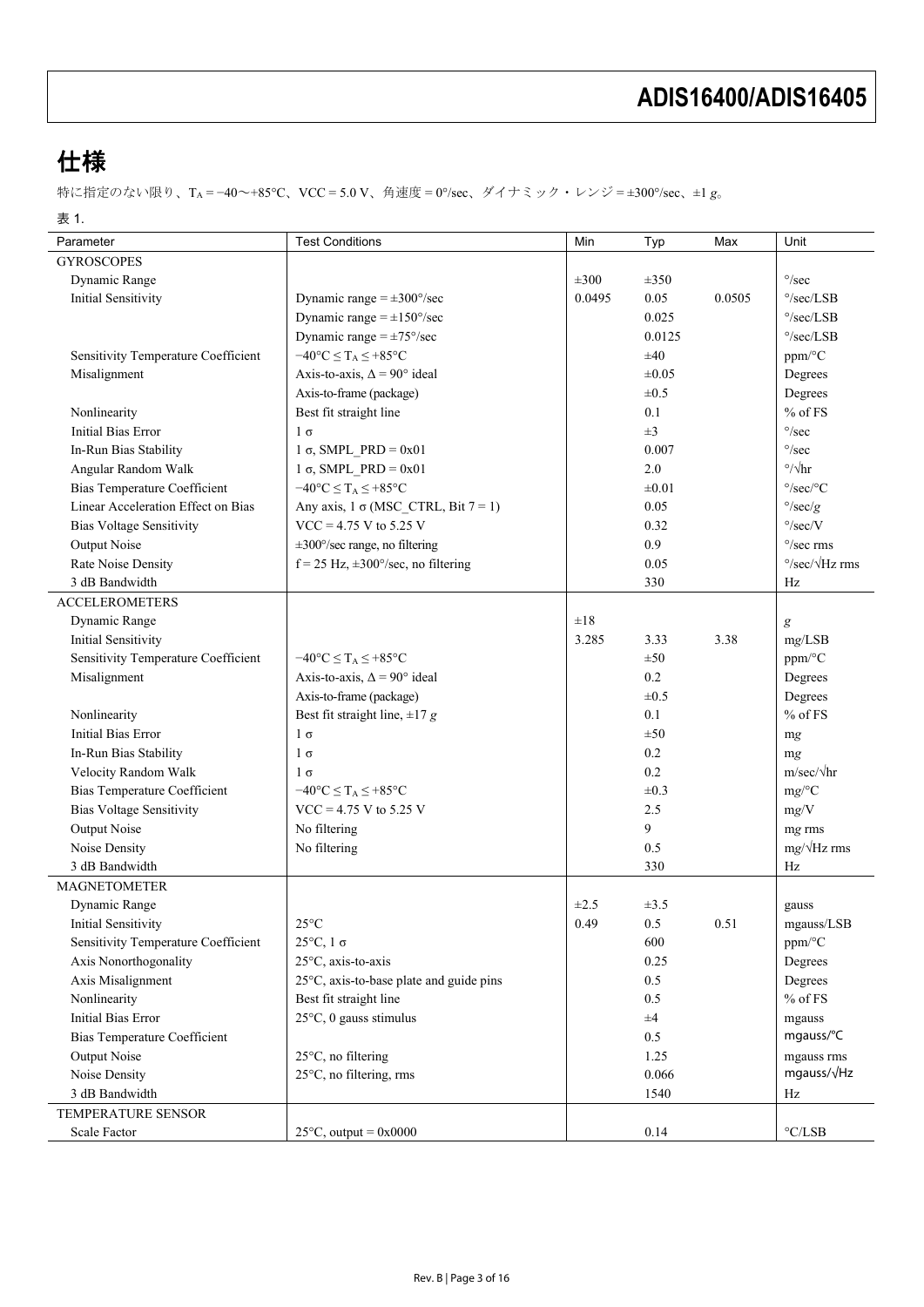<span id="page-3-0"></span>

| Parameter                                                          | <b>Test Conditions</b>                                                    | Min          | Typ            | Max              | Unit                      |
|--------------------------------------------------------------------|---------------------------------------------------------------------------|--------------|----------------|------------------|---------------------------|
| <b>ADC INPUT</b>                                                   |                                                                           |              |                |                  |                           |
| Resolution                                                         |                                                                           |              | 12             |                  | <b>Bits</b>               |
| <b>Integral Nonlinearity</b>                                       |                                                                           |              | $\pm 2$        |                  | <b>LSB</b>                |
| Differential Nonlinearity                                          |                                                                           |              | $\pm 1$        |                  | <b>LSB</b>                |
| Offset Error                                                       |                                                                           |              | ±4             |                  | <b>LSB</b>                |
| Gain Error                                                         |                                                                           |              | $\pm 2$        |                  | <b>LSB</b>                |
| <b>Input Range</b>                                                 |                                                                           | $\bf{0}$     |                | 3.3              | V                         |
| Input Capacitance                                                  | During acquisition                                                        |              | 20             |                  | pF                        |
| DAC OUTPUT                                                         |                                                                           |              |                |                  |                           |
| Resolution                                                         |                                                                           |              | 12             |                  | <b>Bits</b>               |
| Relative Accuracy                                                  | Code 101 to Code 4095, 5 k $\Omega$ /100 pF to GND                        |              | $\pm 4$        |                  | <b>LSB</b>                |
| Differential Nonlinearity                                          |                                                                           |              | $\pm 1$        |                  | <b>LSB</b>                |
| Offset Error                                                       |                                                                           |              | $\pm$ 5        |                  | mV                        |
| Gain Error                                                         |                                                                           |              | $\pm 0.5$      |                  | $\frac{0}{0}$             |
| <b>Output Range</b>                                                |                                                                           | $\mathbf{0}$ |                | 3.3              | V                         |
| Output Impedance                                                   |                                                                           |              | $\overline{c}$ |                  | $\Omega$                  |
|                                                                    | 5 k $\Omega$ /100 pF to GND                                               |              | 10             |                  |                           |
| Output Settling Time<br>$LOGIC$ $INPUTS1$                          |                                                                           |              |                |                  | $\mu s$                   |
| Input High Voltage, VINH                                           |                                                                           | 2.0          |                |                  | $\mathbf V$               |
|                                                                    |                                                                           |              |                | 0.8              | $\mathbf V$               |
| Input Low Voltage, VINL                                            | $\overline{\text{CS}}$ signal to wake up from sleep mode                  |              |                |                  | V                         |
| $\overline{\text{CS}}$ Wake-Up Pulse Width                         |                                                                           | 20           |                | 0.55             |                           |
|                                                                    |                                                                           |              |                |                  | $\mu s$                   |
| Logic 1 Input Current, I <sub>INH</sub>                            | $V_{IH} = 3.3 V$                                                          |              | $\pm 0.2$      | $\pm 10$         | $\mu A$                   |
| Logic 0 Input Current, I <sub>INL</sub><br>All Pins Except RST     | $V_{IL} = 0 V$                                                            |              |                |                  |                           |
| $\overline{\text{RST}}$ Pin                                        |                                                                           |              | $-40$<br>$-1$  | $-60$            | $\mu A$                   |
|                                                                    |                                                                           |              | 10             |                  | mA                        |
| Input Capacitance, C <sub>IN</sub><br>DIGITAL OUTPUTS <sup>1</sup> |                                                                           |              |                |                  | pF                        |
| Output High Voltage, VOH                                           | $I_{\text{SOLRCE}} = 1.6 \text{ mA}$                                      | 2.4          |                |                  | $\ensuremath{\mathbf{V}}$ |
|                                                                    |                                                                           |              |                | 0.4              | V                         |
| Output Low Voltage, VOL                                            | $I_{SINK} = 1.6 mA$<br>Endurance <sup>2</sup>                             |              |                |                  |                           |
| <b>FLASH MEMORY</b><br>Data Retention <sup>3</sup>                 | $T_J = 85$ °C                                                             | 10,000<br>10 |                |                  | Cycles<br>Years           |
| FUNCTIONAL TIMES <sup>4</sup>                                      |                                                                           |              |                |                  |                           |
| Power-On Start-Up Time                                             | Time until data is available                                              |              | 220            |                  |                           |
|                                                                    | Normal mode, SMPL_PRD ≤ 0x09<br>Low power mode, SMPL_PRD $\geq$ 0x0A      |              | 290            |                  | ms                        |
|                                                                    |                                                                           |              |                |                  | ms                        |
| Reset Recovery Time                                                | Normal mode, SMPL PRD $\leq 0x09$                                         |              | 100            |                  | ms                        |
| Sleep Mode Recovery Time                                           | Low power mode, SMPL_PRD $\geq$ 0x0A<br>Normal mode, SMPL PRD $\leq$ 0x09 |              | 170            |                  | ms                        |
|                                                                    | Low power mode, SMPL_PRD $\geq$ 0x0A                                      |              | 4<br>15        |                  | ms                        |
|                                                                    |                                                                           |              | 17             |                  |                           |
| Flash Memory Test Time                                             | Normal mode, SMPL $PRD \le 0x09$                                          |              | 90             |                  | ms                        |
| Automatic Self-Test Time                                           | Low power mode, SMPL PRD $\geq$ 0x0A<br>SMPL $PRD = 0x01$                 |              | 12             |                  | ms                        |
|                                                                    |                                                                           |              |                |                  | ms                        |
| <b>CONVERSION RATE</b>                                             | SMPL_PRD = $0x01$ to $0xFF$                                               | 0.413        |                | 819.2<br>$\pm 3$ | <b>SPS</b><br>$\%$        |
| Clock Accuracy                                                     |                                                                           |              |                |                  |                           |
| Sync Input Clock                                                   |                                                                           |              |                | 1.2              | kHz                       |
| POWER SUPPLY                                                       |                                                                           |              |                |                  | $\ensuremath{\mathbf{V}}$ |
| Operating Voltage Range, VCC<br>Power Supply Current               |                                                                           | 4.75         | 5.0<br>45      | 5.25             |                           |
|                                                                    | Low power mode at $25^{\circ}$ C<br>Normal mode at 25°C                   |              | 70             |                  | mA                        |
|                                                                    | Sleep mode at 25°C                                                        |              | 600            |                  | mA<br>$\mu A$             |
|                                                                    |                                                                           |              |                |                  |                           |

<sup>1</sup> デジタル I/O 信号は 3.3 V の内部電源によって駆動し、入力は 5 V 対応です。

<span id="page-3-1"></span><sup>2</sup> 耐久性は JEDEC 規格 22 Method A117 に準拠し、−40°C、+25°C、+85°C、+125°C の温度条件で測定しています。

<span id="page-3-2"></span><sup>3</sup> 等価データ保持寿命期間は、JEDEC 規格 22 Method A117 に準拠し、ジャンクション温度(T<sub>J</sub>) =85℃ 時の値です。データ保持寿命期間は、ジャンクション温度にと もなって短くなります。

<span id="page-3-3"></span><sup>4</sup> これらの時間には、熱安定の時間と内部フィルタ応答時間(330 Hz 帯域幅)は含まれていません。これを含めると、全体の精度に影響を及ぼす可能性があります。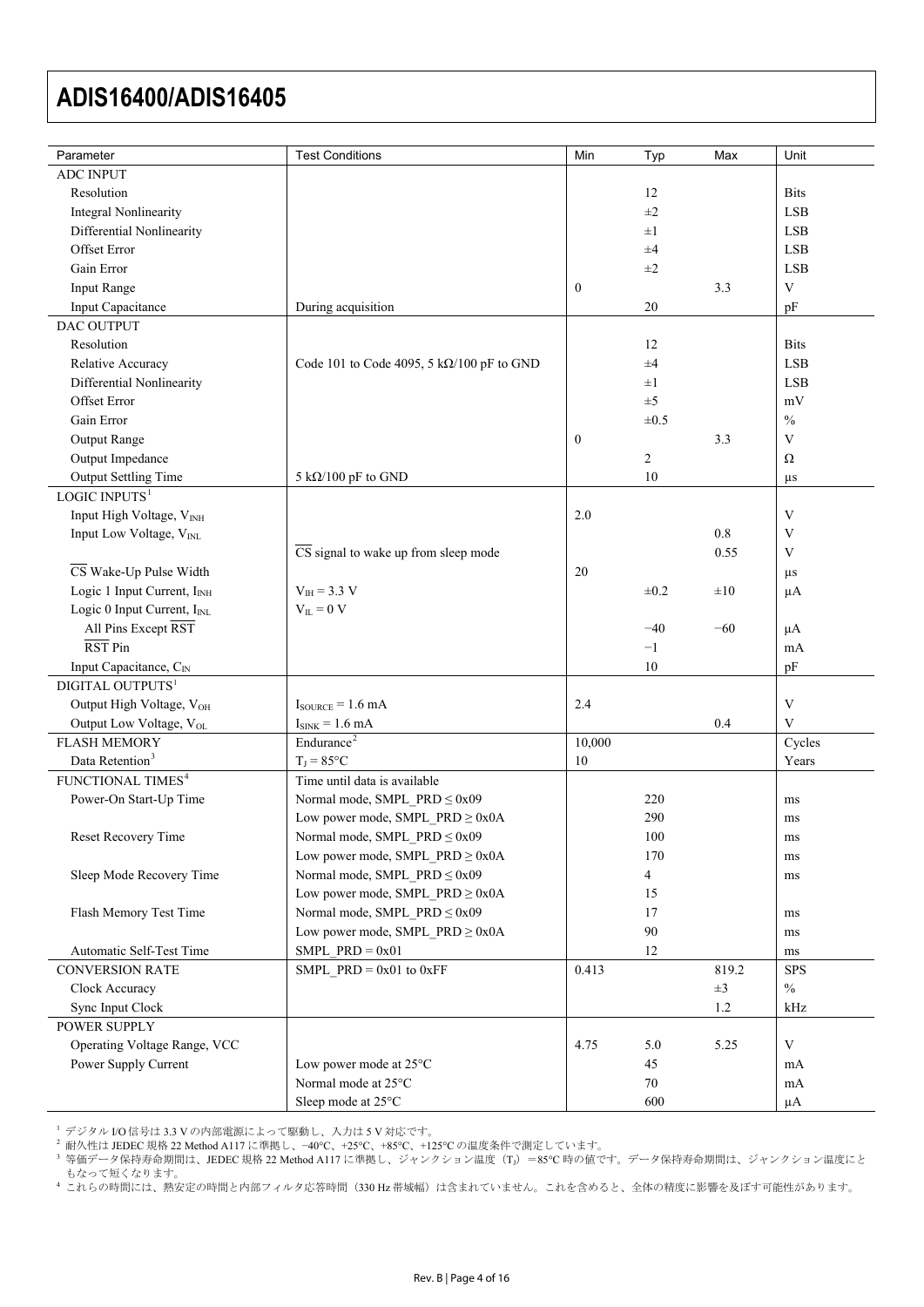## タイミング仕様

特に指定のない限り、TA =  $25^{\circ}$ C、VCC = 5 V。

#### 表 2.

|                           |                                        | Normal Mode<br>$(SMPL PRD \leq 0x09)$ |     | Low Power Mode<br>$(SMPL PRD \geq 0x0A)$ |                  | <b>Burst Mode</b> |      |                 |     |      |            |
|---------------------------|----------------------------------------|---------------------------------------|-----|------------------------------------------|------------------|-------------------|------|-----------------|-----|------|------------|
| Parameter                 | Description                            | Min <sup>1</sup>                      | Typ | Max                                      | Min <sup>1</sup> | Typ               | Max  | $Min^{\dagger}$ | Typ | Max  | Unit       |
| $f_{SCLK}$                |                                        | 0.01                                  |     | 2.0                                      | 0.01             |                   | 0.3  | 0.01            |     | 1.0  | <b>MHz</b> |
| <b>t</b> <sub>STALL</sub> | Stall period between data              | 9                                     |     |                                          | 75               |                   |      | $1/f_{SCLK}$    |     |      | $\mu s$    |
| <i><b>IREADRATE</b></i>   | Read rate                              | 40                                    |     |                                          | 150              |                   |      |                 |     |      | $\mu$ s    |
| $t_{\rm CS}$              | Chip select to clock edge              | 48.8                                  |     |                                          | 48.8             |                   |      | 48.8            |     |      | ns         |
| $t_{DAV}$                 | DOUT valid after SCLK edge             |                                       |     | 100                                      |                  |                   | 100  |                 |     | 100  | ns         |
| $t_{DSU}$                 | DIN setup time before SCLK rising edge | 24.4                                  |     |                                          | 24.4             |                   |      | 24.4            |     |      | ns         |
| t <sub>DHD</sub>          | DIN hold time after SCLK rising edge   | 48.8                                  |     |                                          | 48.8             |                   |      | 48.8            |     |      | ns         |
| $t_{SCLKR}$ , $t_{SCLKF}$ | SCLK rise/fall times                   |                                       | 5   | 12.5                                     |                  | 5                 | 12.5 |                 | 5   | 12.5 | ns         |
| $t_{DF}$ , $t_{DR}$       | DOUT rise/fall times                   |                                       | 5   | 12.5                                     |                  | 5                 | 12.5 |                 | 5   | 12.5 | ns         |
| $t_{SFS}$                 | CS high after SCLK edge                | 5                                     |     |                                          | 5                |                   |      |                 |     |      | ns         |
| $t_1$                     | Input sync pulse width                 |                                       | 5   |                                          |                  |                   |      |                 |     |      | $\mu$ s    |
| t <sub>2</sub>            | Input sync to data ready output        |                                       | 600 |                                          |                  |                   |      |                 |     |      | $\mu$ s    |
| $t_3$                     | Input sync period                      | 833                                   |     |                                          |                  |                   |      |                 |     |      | $\mu s$    |

<span id="page-4-0"></span><sup>1</sup> これらの仕様については出荷テストを行っていませんが、設計および特性評価により保証しています。

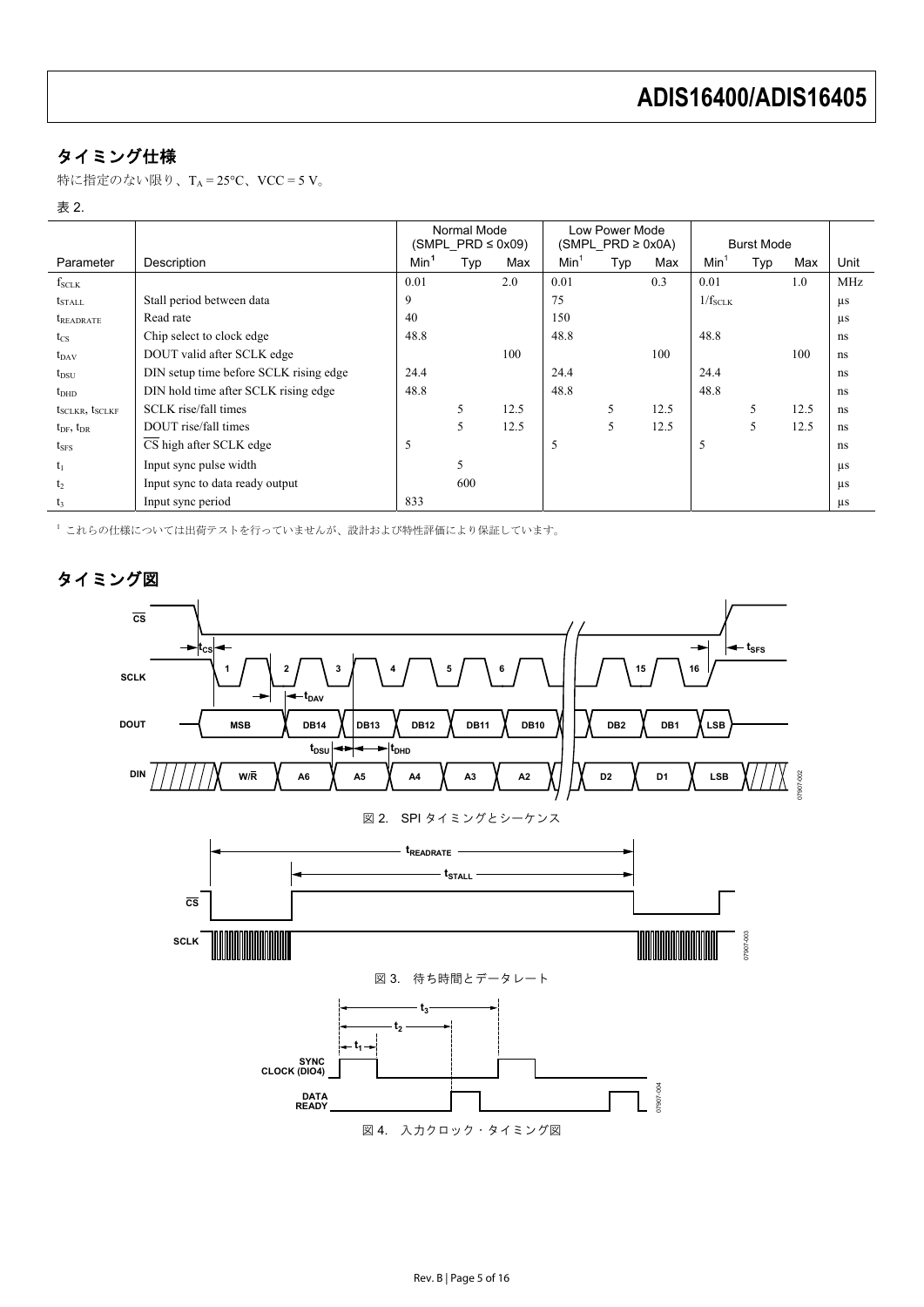## 絶対最大定格

#### 表 3.

| Parameter                          | Rating                                              |
|------------------------------------|-----------------------------------------------------|
| Acceleration                       |                                                     |
| Any Axis, Unpowered                | 2000 g                                              |
| Any Axis, Powered                  | 2000 g                                              |
| VCC to GND                         | $-0.3$ V to $+6.0$ V                                |
| Digital Input Voltage to GND       | $-0.3$ V to $+5.3$ V                                |
| Digital Output Voltage to GND      | $-0.3$ V to VCC + 0.3 V                             |
| Analog Input to GND                | $-0.3$ V to $+3.6$ V                                |
| <b>Operating Temperature Range</b> | $-40^{\circ}$ C to $+105^{\circ}$ C                 |
| Storage Temperature Range          | $-65^{\circ}$ C to $+125^{\circ}$ C <sup>1, 2</sup> |

<sup>1</sup>−40~+105°C の規定温度の範囲外に長時間放置すると、工場出荷時の校正の 精度に悪影響を及ぼす可能性があります。この精度を維持するには、デバイ スを規定の −40~+105°C の動作温度範囲で保管する必要があります。

<sup>2</sup>デバイスは 150℃ の温度に短期間放置しても支障ありませんが、長期に及ぶ と機械内部の品質に問題が生じる恐れがあります。

左記の絶対最大定格を超えるストレスを加えると、デバイスに恒久 的な損傷を与えることがあります。この規定はストレス定格のみを 指定するものであり、この仕様の動作セクションに記載する規定値 以上でのデバイス動作を定めたものではありません。デバイスを長 時間絶対最大定格状態に置くと、デバイスの信頼性に影響を与える ことがあります。

#### 表 4. パッケージ特性

| Package Type   | $\bm{\theta}_{\mathsf{JA}}$ | $\sigma_{\rm JC}$  | Device Weight |
|----------------|-----------------------------|--------------------|---------------|
| 24-Lead Module | $39.8^{\circ}$ C/W          | $14.2^{\circ}$ C/W | 16 grams      |

### **ESD**に対する注意



ESD(静電放電)の影響を受けやすいデバイスです。 電荷を帯びたデバイスや回路ボードは、検知されな いまま放電することがあります。本製品は当社独自 の特許技術である ESD 保護回路を内蔵してはいます が、デバイスが高エネルギーの静電放電を被った場 合、損傷を生じる可能性があります。したがって、 性能劣化や機能低下を防止するため、ESD に対する 適切な予防措置を講じることをお勧めします。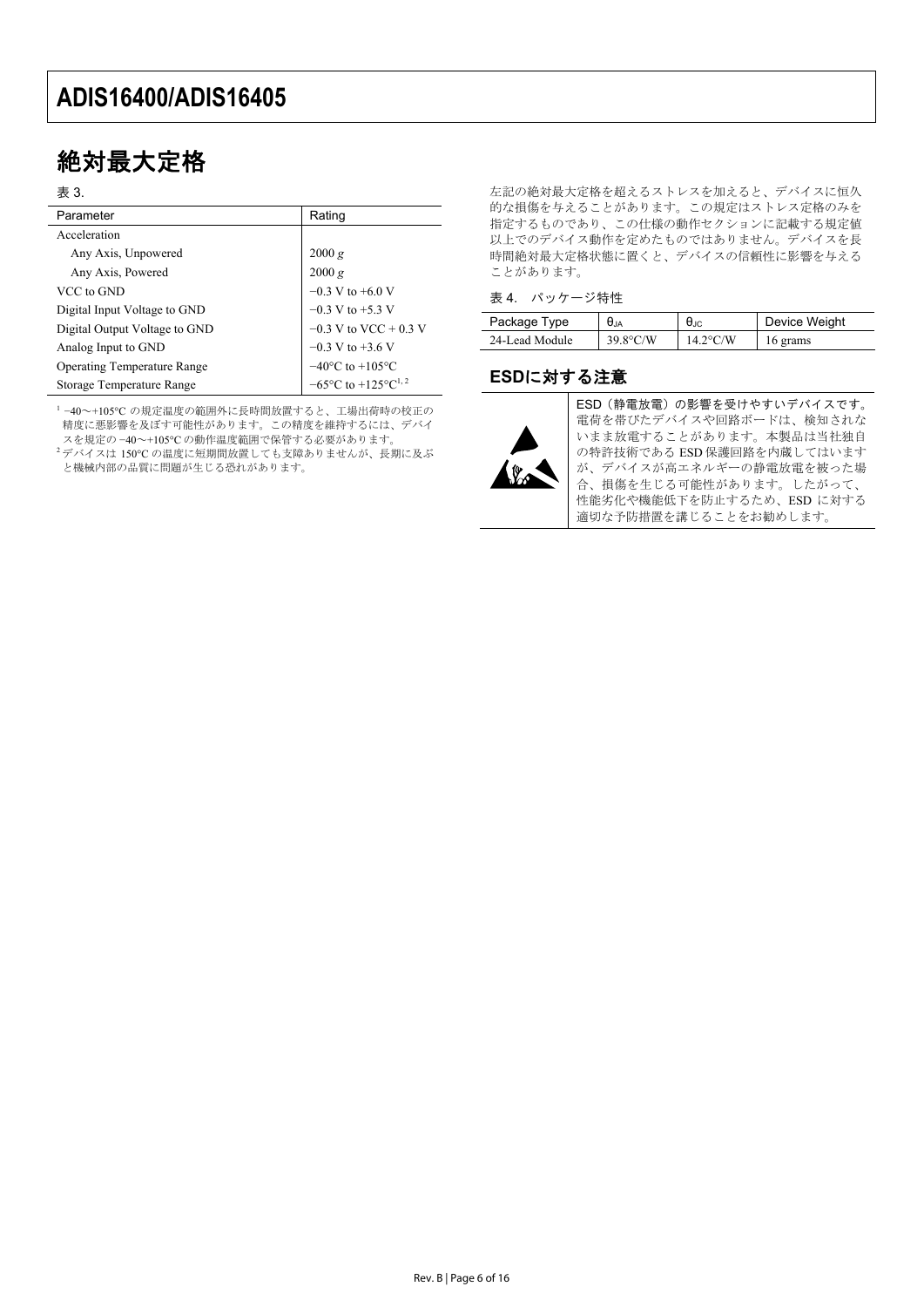## ピン配置と機能の説明



#### 表 5. ピン機能の説明

| ピン番号                       | 記号                      | タイプ      | 説明                             |
|----------------------------|-------------------------|----------|--------------------------------|
|                            | DIO <sub>3</sub>        | $\rm LO$ | 設定可能なデジタル入出力                   |
| 2                          | DIO4/CLKIN              | $VO$     | 設定可能なデジタル入出力または同期クロック入力        |
| 16, 17, 18, 19, 22, 23, 24 | <b>DNC</b>              | N/A      | 無接続                            |
| 3                          | <b>SCLK</b>             |          | SPI シリアル・クロック                  |
| $\overline{4}$             | <b>DOUT</b>             | $\Omega$ | SPIデータ出力: SCLK の立下がりエッジでクロック出力 |
| 5                          | <b>DIN</b>              |          | SPIデータ入力: SCLK の立上がりエッジでクロック入力 |
| -6                         | <b>CS</b>               |          | SPI チップ・セレクト                   |
| $\tau$                     | DIO1                    | $\rm LO$ | 設定可能なデジタル入出力                   |
| 8                          | $\overline{\text{RST}}$ |          | リセット                           |
| 9                          | DIO <sub>2</sub>        | $\rm LO$ | 設定可能なデジタル入出力                   |
| 10, 11, 12                 | <b>VCC</b>              | S        | 雷源                             |
| 13, 14, 15                 | <b>GND</b>              | S        | グラウンド                          |
| 20                         | AUX DAC                 | $\Omega$ | 補助 12 ビット DAC 出力               |
| 21                         | AUX ADC                 |          | 補助 12 ビット ADC 入力               |

<span id="page-6-0"></span>1 S は電源、O は出力、I は入力、N/A は「該当せず」を意味します。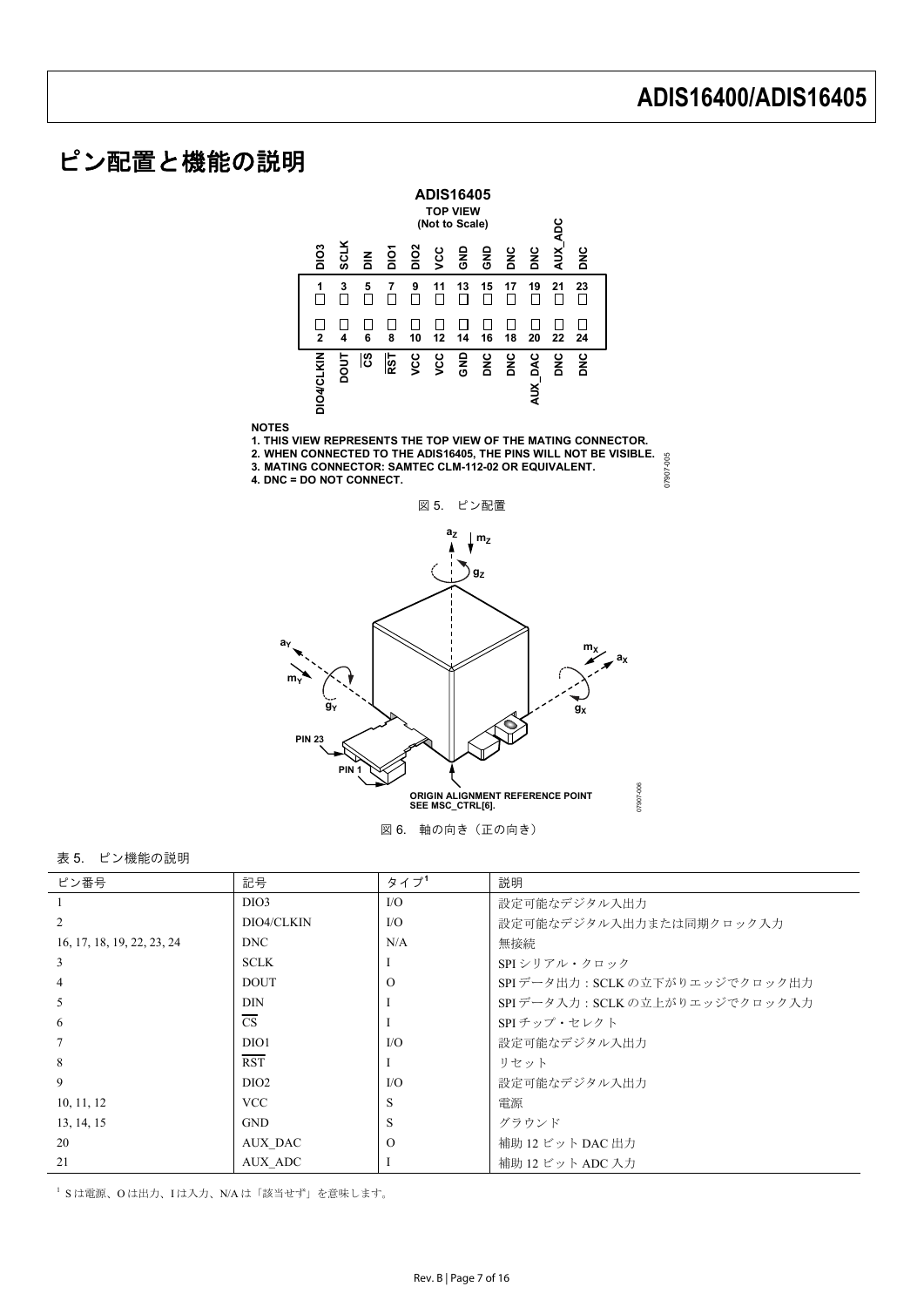## 代表的な性能特性



図 7. ジャイロスコープのルート・アラン分散



図 8. 加速度センサーのルート・アラン分散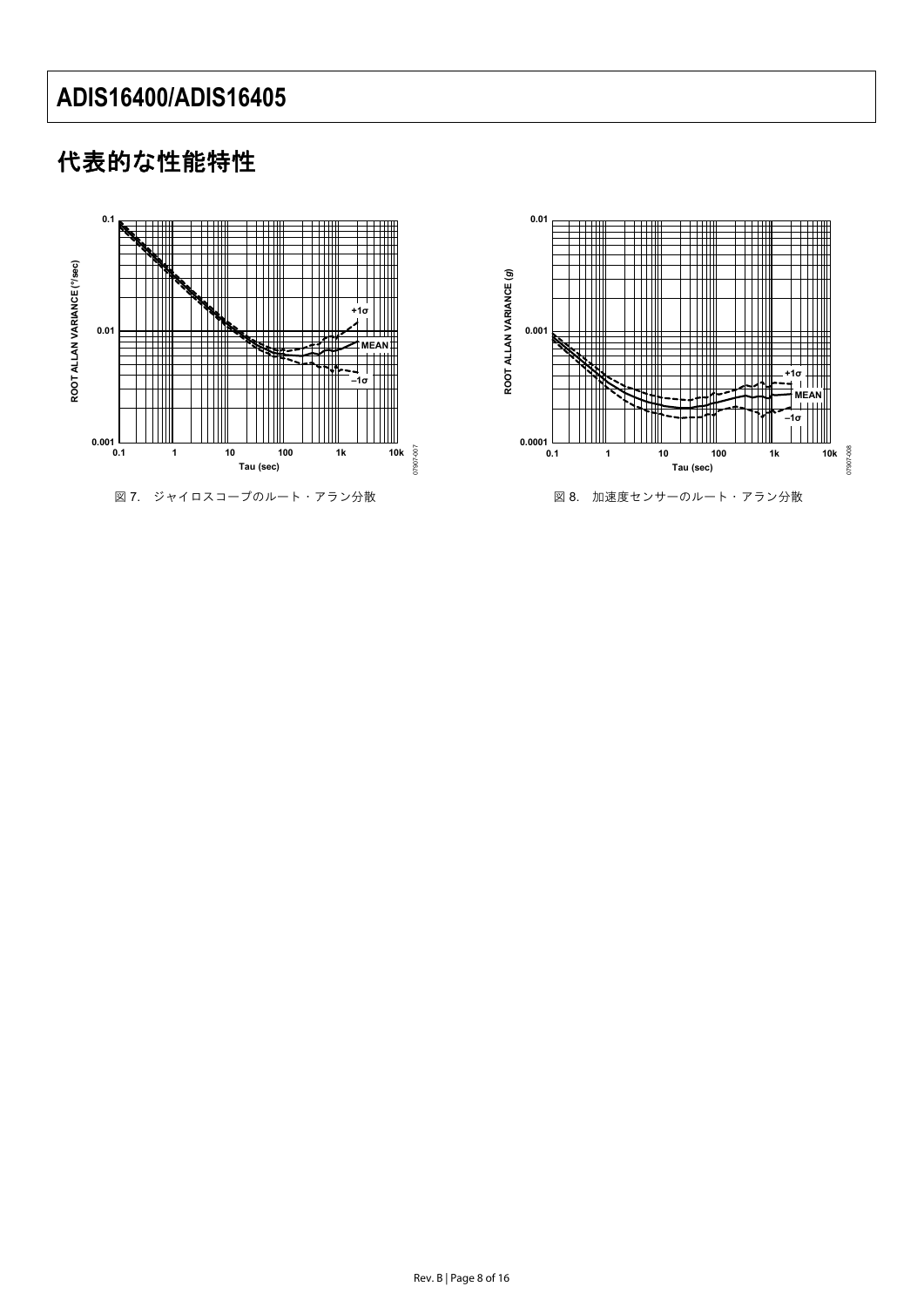## 動作原理

### 基本動作

ADIS16400/ADIS16405は、有効な電源電圧が投入されるとスター トアップし、工場出荷時のデフォルトのサンプル・レート(819.2 SPS)で慣性測定データの生成を開始する自律センサー・システ ムです。各サンプル・サイクル後にセンサー・データが出力レジ スタにロードされ、DIO1 がパルス化され、システム・レベルの 割込みサービス・ルーチンを駆動するための新しいデータ・レ ディ制御信号を供給します。代表的なシステム構成では、マス タ・プロセッサが、図 9に示す接続図に従ってSPIインターフェー ス経由で出力データ・レジスタにアクセスします。 表 6 に、マ スタ・プロセッサの各ピンの一般的な機能を示します。表 7 は、 代表的なマスタ・プロセッサの設定です。これらの設定は一般に 設定レジスタに保持され、ADIS16400/ADIS16405 との通信に使 用されます。



図 9. 電気的接続図

| 表 6. マスタ・プロセッサの一般的なピン名と機能 |  |
|---------------------------|--|
|---------------------------|--|

| ピン名         | 機能           |
|-------------|--------------|
| <b>SS</b>   | スレーブ・セレクト    |
| <b>IRO</b>  | 割込み要求        |
| <b>MOSI</b> | マスタ出力、スレーブ入力 |
| <b>MISO</b> | マスタ入力、スレーブ出力 |
| <b>SCLK</b> | シリアル・クロック    |

表 7. マスタ・プロセッサの一般的な SPI 設定

| <b>Processor Setting</b>            | Description                             |
|-------------------------------------|-----------------------------------------|
| Master                              | The ADIS16405 operates as a slave.      |
| SCLK Rate $\leq$ 2 MHz <sup>1</sup> | Normal mode, SMPL PRD[7:0] $\leq$ 0x08. |
| $CPOL = 1$                          | Clock polarity.                         |
| $CPHA = 1$                          | Clock phase.                            |
| <b>MSB-First</b>                    | Bit sequence.                           |
| $16 - Bit$                          | Shift register/data length.             |

<sup>1</sup> バースト・モードの場合 SCLK レートは 1 MHz 以内、低消費電力モードの場合 は 300 kHz以内です。

ユーザ・レジスタは、SPI インターフェースのすべての I/O 動作 に対しアドレス指定を行います。各 16 ビット・レジスタには 2 つの 7 ビット・アドレスがあり、1 つは上位バイト、もう 1 つは 下位バイトです。 表 8 は各レジスタの下位バイト・アドレスの一 覧、 図 10 は一般的なビット割当てを示します。



図 10. 出力レジスタのビット割当て

### センサー・データの読出し

ADIS16400/ADIS16405 は単独でデータを生成しますが、SPI ス レーブ・デバイスとして動作して、16 ビット・セグメントを使っ て(図 11 を参照)システム(マスタ)プロセッサと通信を行い ます。各レジスタの読出しには、これらの 16 ビット・シーケン スの 2 つが必要です。最初の 16 ビット・シーケンスは、読出し コマンド・ビット (R/W = 0) とターゲット・レジスタのアドレ ス(A6~A0)です。もう一つの 16 ビット・シーケンスは、DOUT ライン上のレジスタの値 (D15~D0)を送信します。たとえば、 DIN = 0x0A00 の場合、XACCL\_OUT の値が次の 16 ビット・シー ケンス時に DOUT ラインにシフト・アウトされます。

SPI は full-duplex mode で動作します。つまり、マスタ・プロセッ サは、DOUT の出力データを読み出すと同時に、同じ SCLK パル スを使って DIN の次のターゲット・アドレスを送信します。

### デバイスの設定

ユーザ・レジスタのメモリ・マップ (表8)では、設定レジスタ を W または R/W で示しています。設定コマンドは、図 11 に示す ビット・シーケンスも使用します。MSB = 1 の場合、DIN シーケン スの最後の 8 ビット (DC7~DC0) は、アドレス・ビット (A6~ A0)に対応するメモリ・アドレスにロードされます。たとえば、 DIN = 0xA11F の場合は、データ・フレームの終わりに 0x1F がアド レス 0x21 (XACCL\_OFF、上位バイト)にロードされます。

21 個のレジスタには、不揮発性フラッシュ・メモリにバックアッ プの保存場所があります。マスタ・プロセッサがこのバックアッ プ機能を監視する必要があります。GLOB\_CMD[3] = 1(DIN = 0xBE04)に設定することによりマニュアル・フラッシュアップ デート(バックアップ)動作が開始され、ユーザ・レジスタを指 定のフラッシュ・メモリ領域内にコピーします。バックアップ動 作には 50 ms かかり、正しく完了するには電源電圧を規定の範囲 内にしておく必要があります。FLASH\_CNT レジスタは、バック アップ・イベントの累積回数を記録し、フラッシュ・メモリの長 期的な信頼性を監視することができます。

### バースト・モードのデータ収集

バースト・モードのデータ収集により、ADIS16400/ADIS16405 から効率的にデータ収集を行うことができます。連続したデー タ・サイクル(それぞれ 1 SCLK 期間で区切られる)で、すべて の出力レジスタが DOUTにクロック出力されます。バーストモー ドシーケンスを開始する場合には、DIN=0x3E00 に設定します。 次に、各出力レジスタの値が、最初の SUPPLY\_OUT から最後の AUX ADC まで DOUT から出力されます(図 12 を参照)。表 8 に示すアドレス順により、バースト・モードでの出力の順番が決 まります。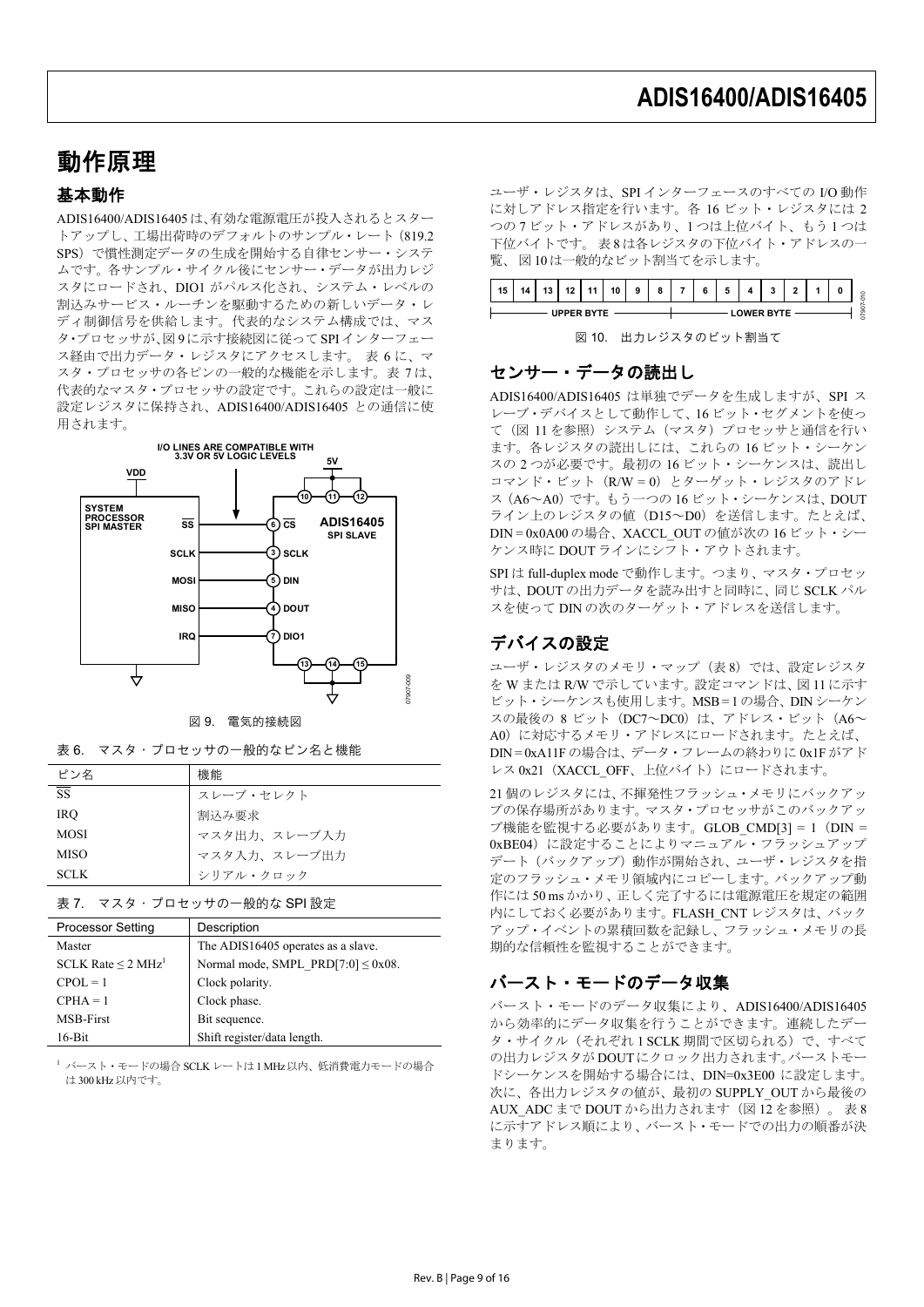#### 表 8. ユーザ・レジスタのメモリ・マップ

| Name             | R/W       | Flash Backup   | Address <sup>1</sup> | Default   | Function                                 | <b>Bit Assignments</b> |
|------------------|-----------|----------------|----------------------|-----------|------------------------------------------|------------------------|
| FLASH_CNT        | R         | Yes            | 0x00                 | N/A       | Flash memory write count                 | N/A                    |
| SUPPLY_OUT       | R         | $\rm No$       | 0x02                 | N/A       | Power supply measurement                 | Table 9                |
| XGYRO_OUT        | R         | No             | 0x04                 | N/A       | X-axis gyroscope output                  | Table 9                |
| YGYRO OUT        | R         | No             | 0x06                 | $\rm N/A$ | Y-axis gyroscope output                  | Table 9                |
| ZGYRO OUT        | R         | No             | 0x08                 | $\rm N/A$ | Z-axis gyroscope output                  | Table 9                |
| XACCL OUT        | ${\bf R}$ | No             | $0x0A$               | $\rm N/A$ | X-axis accelerometer output              | Table 9                |
| YACCL_OUT        | R         | No             | $0x0C$               | $\rm N/A$ | Y-axis accelerometer output              | Table 9                |
| ZACCL_OUT        | R         | No             | 0x0E                 | $\rm N/A$ | Z-axis accelerometer output              | Table 9                |
| XMAGN_OUT        | R         | No             | 0x10                 | $\rm N/A$ | X-axis magnetometer measurement          | Table 9                |
| YMAGN OUT        | R         | No             | 0x12                 | $\rm N/A$ | Y-axis magnetometer measurement          | Table 9                |
| ZMAGN_OUT        | R         | No             | 0x14                 | $\rm N/A$ | Z-axis magnetometer measurement          | Table 9                |
| TEMP_OUT         | R         | No             | 0x16                 | N/A       | Temperature output                       | Table 9                |
| AUX ADC          | ${\bf R}$ | No             | 0x18                 | $\rm N/A$ | Auxiliary ADC measurement                | Table 9                |
| XGYRO OFF        | R/W       | Yes            | 0x1A                 | 0x0000    | X-axis gyroscope bias offset factor      | Table 10               |
| YGYRO OFF        | R/W       | Yes            | $0x1C$               | 0x0000    | Y-axis gyroscope bias offset factor      | Table 10               |
| ZGYRO OFF        | R/W       | Yes            | 0x1E                 | 0x0000    | Z-axis gyroscope bias offset factor      | Table 10               |
| XACCL OFF        | R/W       | Yes            | 0x20                 | 0x0000    | X-axis acceleration bias offset factor   | Table 11               |
| YACCL OFF        | R/W       | Yes            | 0x22                 | 0x0000    | Y-axis acceleration bias offset factor   | Table 11               |
| ZACCL OFF        | R/W       | Yes            | 0x24                 | 0x0000    | Z-axis acceleration bias offset factor   | Table 11               |
| XMAGN HIF        | R/W       | Yes            | 0x26                 | 0x0000    | X-axis magnetometer, hard-iron factor    | Table 12               |
| YMAGN HIF        | R/W       | Yes            | 0x28                 | 0x0000    | Y-axis magnetometer, hard-iron factor    | Table 12               |
| ZMAGN HIF        | R/W       | Yes            | 0x2A                 | 0x0000    | Z-axis magnetometer, hard-iron factor    | Table 12               |
| XMAGN SIF        | R/W       | Yes            | 0x2C                 | 0x0000    | X-axis magnetometer, soft-iron factor    | Table 13               |
| YMAGN SIF        | R/W       | Yes            | 0x2E                 | 0x0000    | Y-axis magnetometer, soft-iron factor    | Table 13               |
| <b>ZMAGN SIF</b> | R/W       | Yes            | 0x30                 | 0x0000    | Z-axis magnetometer, soft-iron factor    | Table 13               |
| <b>GPIO CTRL</b> | R/W       | N <sub>o</sub> | 0x32                 | 0x0000    | Auxiliary digital input/output control   | Table 18               |
| MSC CTRL         | R/W       | Yes            | 0x34                 | 0x0006    | Miscellaneous control                    | Table 19               |
| SMPL PRD         | R/W       | Yes            | 0x36                 | 0x0001    | Internal sample period (rate) control    | Table 15               |
| <b>SENS AVG</b>  | R/W       | Yes            | 0x38                 | 0x0402    | Dynamic range and digital filter control | Table 17               |
| SLP_CNT          | W         | No             | 0x3A                 | 0x0000    | Sleep mode control                       | Table 16               |
| <b>DIAG STAT</b> | R         | No             | 0x3C                 | 0x0000    | System status                            | Table 23               |
| <b>GLOB CMD</b>  | W         | N/A            | 0x3E                 | 0x0000    | System command                           | Table 14               |
| ALM MAG1         | R/W       | Yes            | 0x40                 | 0x0000    | Alarm 1 amplitude threshold              | Table 25               |
| ALM MAG2         | R/W       | Yes            | 0x42                 | 0x0000    | Alarm 2 amplitude threshold              | Table 25               |
| ALM SMPL1        | R/W       | Yes            | 0x44                 | 0x0000    | Alarm 1 sample size                      | Table 26               |
| ALM SMPL2        | R/W       | Yes            | 0x46                 | 0x0000    | Alarm 2 sample size                      | Table 26               |
| ALM CTRL         | R/W       | Yes            | 0x48                 | 0x0000    | Alarm control                            | Table 24               |
| <b>AUX DAC</b>   | R/W       | No             | 0x4A                 | 0x0000    | Auxiliary DAC data                       | Table 20               |

<span id="page-9-0"></span>1 各レジスタは2バイト構成ですが、ここでは下位バイトのアドレスが示されています。上位バイトのアドレスは、下位バイトに1を加算したアドレス値と同じです。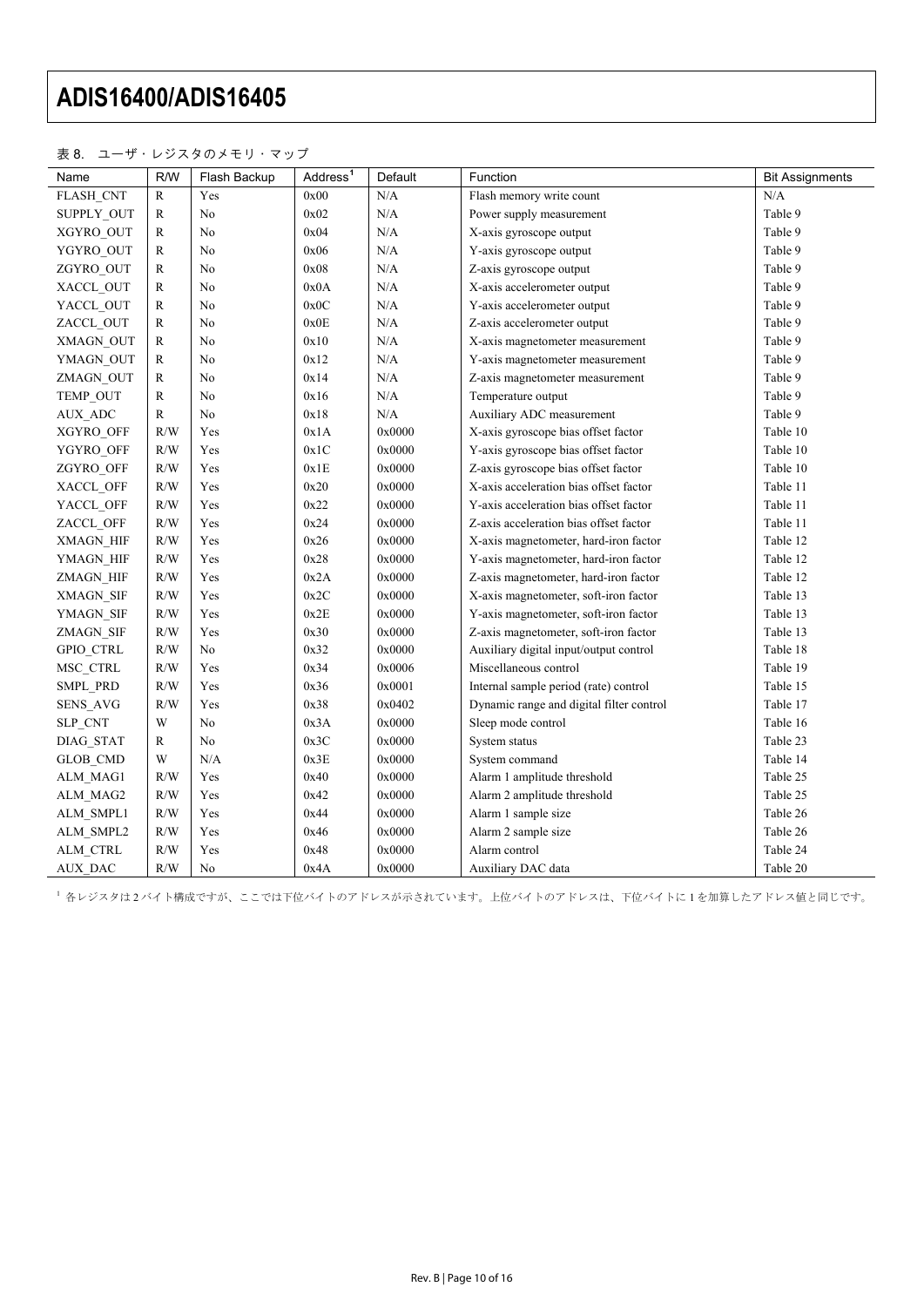

### 出力データ・レジスタ

図6は、ジャイロスコープ、加速度センサー、磁気センサーの正 の測定方向を示しています。 表 9 は、ADIS16400/ADIS16405 の 各出力データ・レジスタの設定とスケール係数です。すべての慣 性センサー出力は 14 ビット長で、2 の補数フォーマットになっ ています。つまり、0x0000 は 0 LSB、0x0001 は+1 LSB、0x3FFF は−1 LSB に等しくなります。次に、XGYRO\_OUT からのセンサー 計測値の計算方法の例を示します。

*XGYRO\_OUT* = 0x3B4A

#### $0x000 - 0x3B4A = -0x04B6 = (4 \times 256 + 11 \times 16 + 6) - 0x04B6 =$ −1206 LSB

 $Rate = 0.05\degree/sec \times (-1206) = -60.3\degree/sec$ 

したがって、XGYRO\_OUT=0x3B4A は、パッケージ上面から見 てz軸を中心に 60.3°/sec の時計回りの回転に相当します(図 6 を参照)。

| Register               | <b>Bits</b> | Format                 | Scale           |
|------------------------|-------------|------------------------|-----------------|
| <b>SUPPLY OUT</b>      | 14          | Binary, $5 V = 0x0814$ | $2.42$ mV       |
| XGYRO OUT <sup>1</sup> | 14          | Twos complement        | $0.05\%$ sec    |
| YGYRO OUT <sup>1</sup> | 14          | Twos complement        | $0.05\%$ sec    |
| $ZGYRO$ $OUT1$         | 14          | Twos complement        | $0.05\%$ sec    |
| XACCL OUT              | 14          | Twos complement        | $10 \text{ mg}$ |
| YACCL OUT              | 14          | Twos complement        | $10 \text{ mg}$ |
| ZACCL OUT              | 14          | Twos complement        | $10 \text{ mg}$ |
| XMAGN OUT              | 14          | Twos complement        | $0.5$ mgauss    |
| YMAGN OUT              | 14          | Twos complement        | $0.5$ mgauss    |
| ZMAGN OUT              | 14          | Twos complement        | $0.5$ mgauss    |
| TEMP OUT <sup>2</sup>  | 12          | Twos complement        | $0.14$ °C       |
| <b>AUX ADC</b>         | 12          | Binary, $1 V = 0x04D9$ | $0.81$ mV       |

|  |  |  | 表 9. 出力データ・レジスタのフォーマット |
|--|--|--|------------------------|
|--|--|--|------------------------|

<sup>1</sup> スケーリングの設定は±300°/sec です。このスケール係数はレンジに比例しま

す。 <sup>2</sup> このレジスタの+25℃での出力は 0x0000(typ)です。 各出力データ・レジスタは、図 13 に示すビット割当てを使用し ます。ND フラグは、出力データ・レジスタに未読データが存在 することを示します。このフラグは、出力レジスタの読出しシー ケンス中にクリアされて、0 に戻ります。そして、次の内部サン プルがレジスタを新しいデータで更新した後に1に戻ります。EA フラグは、DIAG STAT レジスタ (表 23 を参照)のエラー・フラ グの 1 つがアクティブ(真)であることを示します。残りの 14 ビッ トはデータ用です。



図 13. 出力レジスタのビット割当て

#### 補助**ADC**

AUX\_ADC レジスタによって、補助 ADC 入力チャンネルにアク セスすることができます。この ADC は 12 ビットの逐次比較型コ ンバータで、図 14 に示す入力等価回路を備えています。最大入 力電圧は 3.3 V です。ESD 保護ダイオードは、回復不能な損傷を 生じることなく 10 mA まで処理できます。スイッチのオン抵抗 (R1) は 100 Ω (typ) で、サンプリング・コンデンサ (C2) は 16 pF (typ)です。



図 14. アナログ入力等価回路 (変換フェーズ:スイッチ開、トラック・フェーズ:スイッチ閉)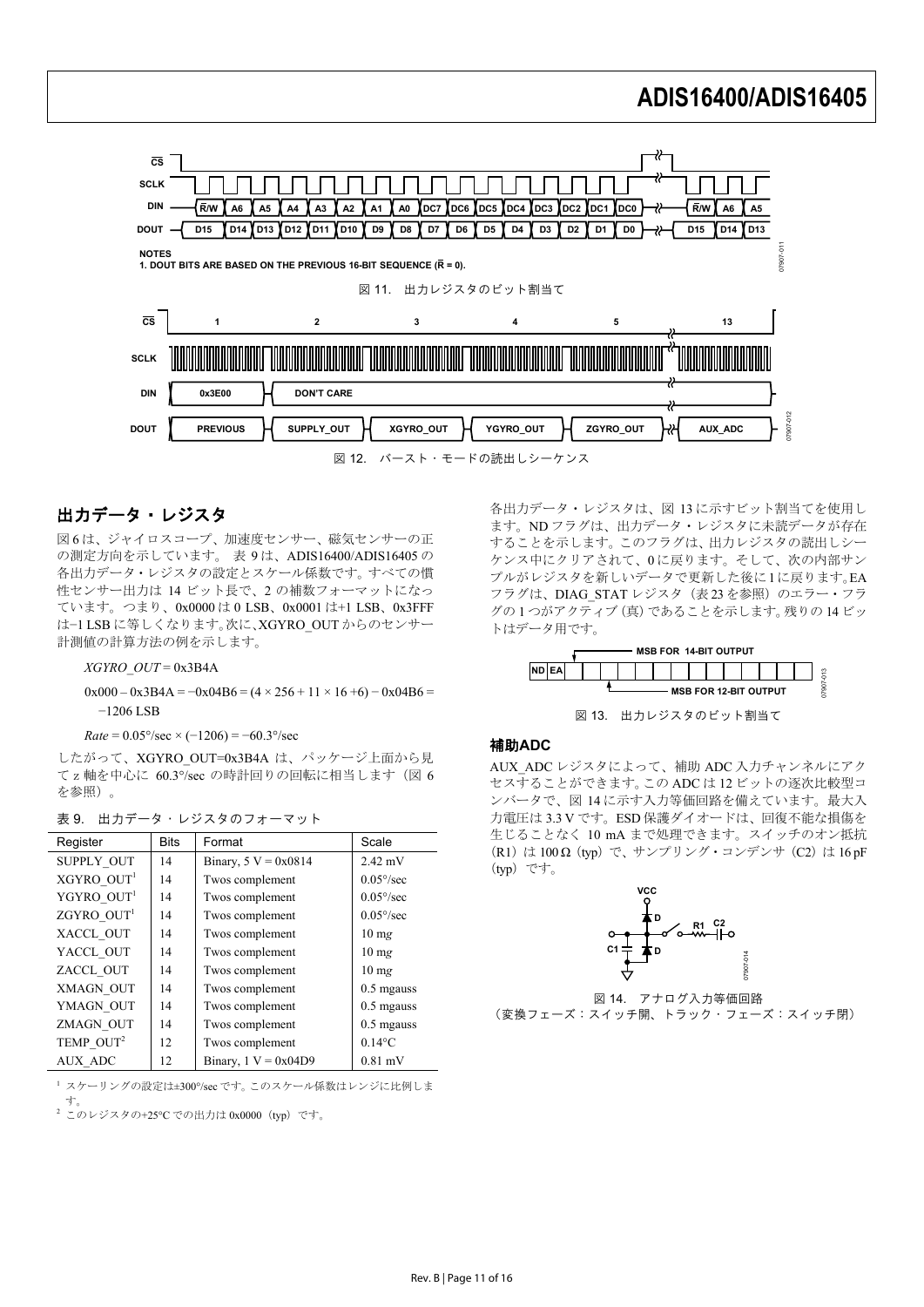### 校正

#### マニュアル・バイアス補正

表 10、表 11、表 12のバイアス・オフセット・レジスタ(磁気 センサーの計測システム等の残留磁場の影響、つまりハードアイ アン補正するレジスタ)には、各センサーの出力に対するマニュ アル調整機能があります。たとえば、XGYRO\_OFF = 0x1FF6 の 場合、XGYRO\_OUT オフセットは−10 LSB、つまり−0.125°/sec シフトします。上位バイト用の DIN コマンドは DIN = 0x9B1F で あり、下位バイト用は DIN = 0x9AF6 です。

#### 表 10. XGYRO\_OFF、YGYRO\_OFF、ZGYRO\_OFF

| <b>Bits</b> | Description                                                                                                  |
|-------------|--------------------------------------------------------------------------------------------------------------|
| [15:13]     | Not used.                                                                                                    |
| [12:0]      | Data bits. Twos complement, 0.0125°/sec per LSB.<br>Typical adjustment range $= \pm 50^{\circ}/\text{sec}$ . |

#### 表 11. XACCL OFF、YACCL OFF、ZACCL OFF

| <b>Bits</b> | Description                                                                         |
|-------------|-------------------------------------------------------------------------------------|
| [15:12]     | Not used.                                                                           |
| [11:0]      | Data bits. Twos complement, 3.3 mg/LSB.<br>Typical adjustment range = $\pm$ 6.75 g. |

#### 表 12. XMAGN\_HIF、YMAGN\_HIF、ZMAGN\_HIF

| <b>Bits</b> | Description                                                                              |
|-------------|------------------------------------------------------------------------------------------|
| [15:14]     | Not used.                                                                                |
| [13:0]      | Data bits. Twos complement, 0.5 mgauss/LSB.<br>Typical adjustment range $= \pm 4$ gauss. |

#### 磁気センサーのソフトアイアン補正 (スケール係数)

磁気センサーのソフトアイアン補正係数を使用し、軸ごとにス ケール係数を変更することができます。

#### 表 13. XMAGN\_SIF、YMAGN\_SIF、ZMAGN\_SIF

| <b>Bits</b> | Description                                               |
|-------------|-----------------------------------------------------------|
| [15:12]     | Not used.                                                 |
| $[11:0]$    | Data bits. Binary, linear scale adjustment factor between |
|             | $0x0000$ (0x) and $0x3$ FFF (2x).                         |

#### ジャイロスコープの自動バイアス・ゼロ補正

GLOB CMD[0] = 1 (DIN = 0xBE01) に設定して、自動バイアス・ ゼロ補正機能を実行すると、ジャイロスコープ出力を測定し、 ジャイロスコープ・オフセット・レジスタに反数をロードするこ とで迅速にバイアス補正を行います。センサーのデータはすべて 0 にリセットされ、フラッシュ・メモリは 50 ms 以内に自動的に 更新されます(表 14 を参照)。

#### ジャイロスコープの高精度自動バイアス・ゼロ補正

高精度自動バイアス・ゼロ補正機能を実行するには、 GLOB CMD[4] = 1 (DIN = 0xBE10)に設定します。この機能は、 センサーを 30 秒間オフラインにし、その間にデータを収集し、 各ジャイロスコープごとにより高精度なバイアス補正係数を計 算します。計算した補正係数は 3 つのジャイロスコープ・オフ セット・レジスタにロードされ、すべてのセンサーのデータが 0 にリセットされ、フラッシュ・メモリは 50 ms 以内に自動的に更 新されます (表 14 を参照)

#### 工場出荷時の校正値の復元

工場出荷時の校正値の復元機能を実行するためには、 GLOB CMD[1] = 1 (DIN = 0xBE02)に設定します。この機能は、 各ユーザ・キャリブレーション・レジスタ(表 10、表 11、図 12 を参照)を 0x0000 にリセットし、センサーのデータをすべて 0 にリセットします。フラッシュ・メモリは 50 ms 以内に自動的に 更新されます( 表 14 を参照)。

#### 線形加速度バイアス補償(ジャイロスコープ)

ジャイロスコープ・バイアスに対する低周波領域の加速度におけ る影響の補正を実行する場合には、MSC\_CTRL[7] = 1 (DIN = 0xB486)に設定します。なお、DIN シーケンスは、データ・レ ディ機能の工場出荷時のデフォルト状態を保持します(表 19を 参照)。

### 動作制御

#### グローバル・コマンド

GLOB CMD レジスタは、複数の便利な機能を持つトリガ・ビッ トを提供します。指定のビットを 1 に設定すると各動作が開始さ れ、動作が完了するとビット値は 0 に戻ります。たとえば、 GLOB CMD[7] = 1 (DIN = 0xBE80)に設定すると、ソフトウェ アのリセットが実行されます。その結果、センサーの動作が終了 し、デバイスはスタートアップ・シーケンスを実行します。この シーケンスでは、フラッシュ・メモリ領域内のデータを制御レジ スタにロードされ、その後で新規データが生成されます。 GLOB CMD レジスタ (DIN = 0x3E00) を読み出すことで、バー スト・モードの読出しシーケンスが実行されます。

#### 表 14. GLOB\_CMD

| <b>Bits</b>       | Description                         |
|-------------------|-------------------------------------|
| [15:8]            | Not used                            |
| $[7]$             | Software reset command              |
| [6:5]             | Not used                            |
| [4]               | Precision autonull command          |
| $\lceil 3 \rceil$ | Flash update command                |
| $\lceil 2 \rceil$ | Auxiliary DAC data latch            |
| $\lceil 1 \rceil$ | Factory calibration restore command |
| [0]               | Autonull command                    |

#### 内部サンプル・レート

ADIS16400/ADIS16405 は、サンプル・レートが工場出荷時のデ フォルト設定である 819.2 SPS において、センサー帯域幅に合わ せた最適な性能を実現します。これより低いサンプル・レートを 必要とするアプリケーションの場合は、SMPL\_PRD レジスタが ADIS16400/ADIS16405 の内部サンプルを制御し(表 15 を参照)、 次式によりサンプル・レートを算出します。

 $t_S = t_B \times N_S + 1$ 

| 表 15. | SMPL PRD |  |
|-------|----------|--|
|       |          |  |

| <b>Bits</b> | Description                                                                                |
|-------------|--------------------------------------------------------------------------------------------|
| [15:8]      | Not used                                                                                   |
| $[7]$       | Time base $(t_B)$<br>0 = 0.61035 ms, 1 = 18.921 ms                                         |
| [6:0]       | Increment setting (N <sub>S</sub> )<br>Internal sample period = $t_s = t_B \times N_s + 1$ |

たとえば、内部サンプル期間 = 6.7 ms、サンプル・レート = 149 SPS の場合は、SMPL\_PRD[7:0] = 0x0A (DIN = 0xB60A)に設定しま す。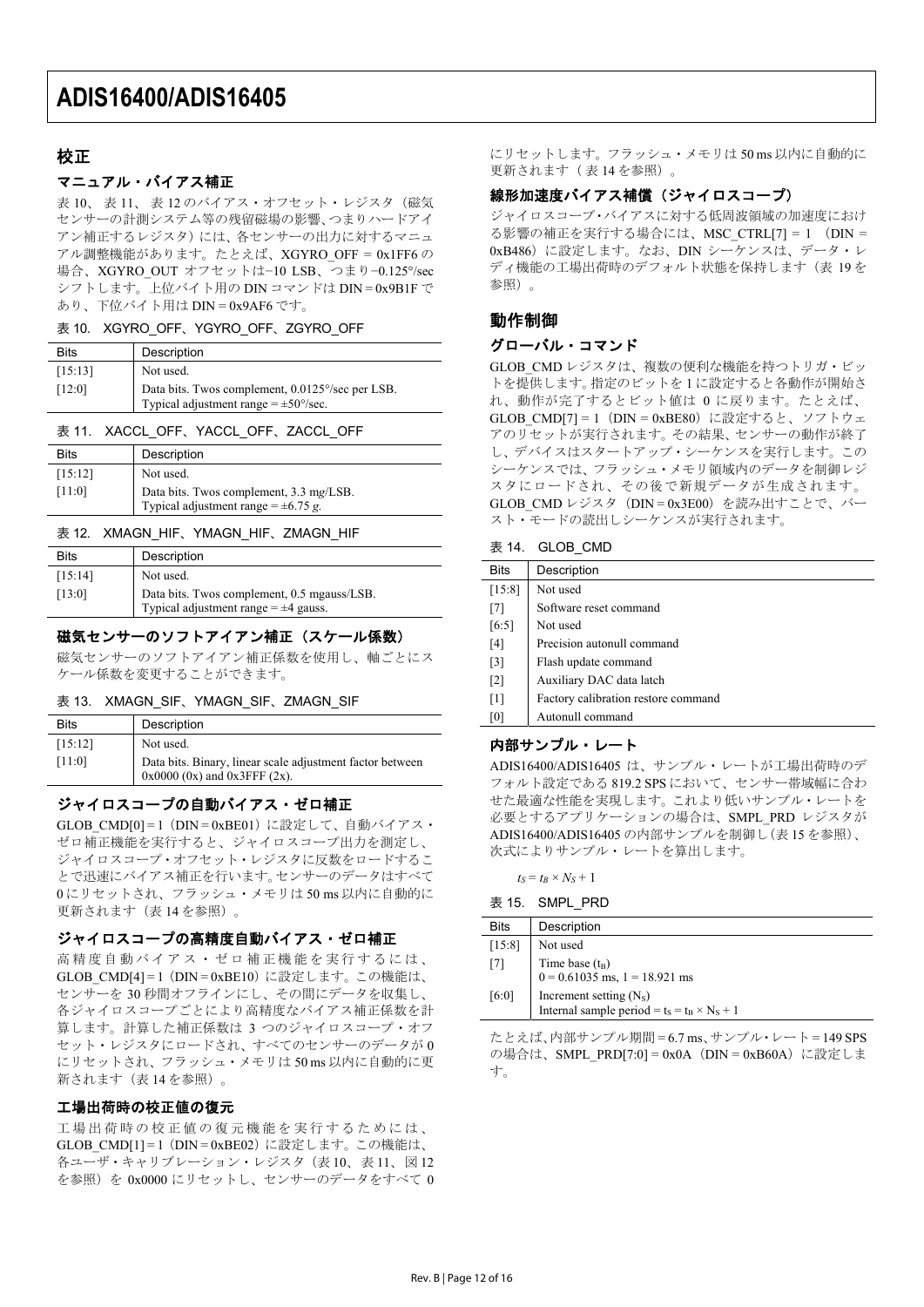### パワーマネジメント

SMPL PRD ≥ 0x0A に設定すると、センサーは低消費電力モード になります。さらに低い消費電力を必要とするシステムの場合、 システム内の特性評価により、関連する性能のトレードオフを定 量化することができます。このモードはセンサーの性能だけでな く、SPI のデータレートにも影響します(表 2 を参照)。2 つの スリープ·モード·オプションを表16に示します。SLP\_CNT[8] = 1 (DIN = 0xBB01) の設定で無期限スリープ・モードにするこ とができますが、この状態からウェイクアップするには、CSの アサート(ハイレベルからローレベルに変化)、リセット、また は電源の再投入が必要となります。たとえば、プログラマブルな スリープ時間のオプションとして SLP\_CNT[7:0] = 0x64 (DIN = 0xBA64)に設定すると、ADIS16400/ADIS16405 は 50 秒間スリー プ状態になります。

表 16. SLP CNT

| [15:9]<br>Not used                                 |  |
|----------------------------------------------------|--|
|                                                    |  |
| Indefinite sleep mode, set to 1<br>[8]             |  |
| Programmable sleep time bits, 0.5 sec/LSB<br>[7:0] |  |

#### デジタル・フィルタリング

プログラマブルなローパス・フィルタリングによって、慣性セン サー出力のノイズをさらに低減することができます。このフィル タは、バートレット・ウインドウの FIR フィルタ応答を提供する 2 つのカスケード式平均化フィルタで構成されています(図 15 を参照)。SENS\_AVG[2:0]は、各平均化段のタップ数を制御しま す。フィルタのタップの総数は 2N + 1 となります。たとえば、 SENS\_AVG[2:0]=100 に設定し、各段を 16 タップに設定すること ができます。デフォルトの 819.2SPS のサンプル・レートで使用 する場合は、約 16Hz までセンサー帯域幅が低減します。



(位相遅延 = N サンプル)

### ダイナミック・レンジ

ジャイロスコープには、3 つのダイナミック・レンジ設定(±75°/sec、 ±150°/sec、±300°/sec)があります。低いダイナミック・レンジ設 定(±75°/sec と±150°/sec)では、計測範囲が減少した場合に分解 能を維持するために、最小のフィルタ・タップ・サイズが制限さ れます。SENS AVG レジスタは、上位バイト(感度)を設定し てから下位バイト(フィルタリング)を設定することを推奨しま す。たとえば、±150°/sec の測定範囲の場合は、SENS\_AVG[10:8] = 010 (DIN = 0xB902) に設定して、さらに段当たりのタップ数 を 64 (全体で 129 タップ) にするために SENS\_AVG[2:0] = 110 (DIN = 0xB806) に設定する必要があります。

#### 表 17. SENS AVG

| <b>Bits</b> | Settings | Description                                                                  |
|-------------|----------|------------------------------------------------------------------------------|
| [15:11]     |          | Not used                                                                     |
| [10:8]      |          | Measurement range (sensitivity) selection                                    |
|             | 100      | $\pm 300^{\circ}/\text{sec}$ (default condition)                             |
|             | 010      | $\pm 150^{\circ}/\text{sec}$ , filter taps $\geq 4$ (Bits[2:0] $\geq 0x02$ ) |
|             | 001      | $\pm 75^{\circ}/\text{sec}$ , filter taps $\geq 16$ (Bits[2:0] $\geq 0x04$ ) |
| [7:3]       |          | Not used                                                                     |
| [2:0]       |          | Number of taps in each stage $N = 2^M$                                       |
|             |          |                                                                              |

### 入出力機能

#### 汎用**I/O**

DIO1、DIO2、DIO3、DIO4 は設定可能な汎用 I/O ラインで、制御 レジスタの優先度(MSC\_CTRL、ALM\_CTRL、GPIO\_CTRL)に 従って複数の機能を実行します。たとえば、GPIO\_CTRL = 0x080C (DIN = 0xB308、次に 0xB20C)に設定すれば、DIO1 と DIO2 が 入力、DIO3 と DIO4 が出力になり、DIO3 はローレベル、DIO4 はハイレベルに設定されます。

| 表 18. | <b>GPIO CTRL</b> |  |
|-------|------------------|--|
|       |                  |  |

| <b>Bits</b>       | Description                                                                       |
|-------------------|-----------------------------------------------------------------------------------|
| [15:12]           | Not used                                                                          |
| [11]              | General-Purpose I/O Line 4 (DIO4) data level                                      |
| [10]              | General-Purpose I/O Line 3 (DIO3) data level                                      |
| [9]               | General-Purpose I/O Line 2 (DIO2) data level                                      |
| [8]               | General-Purpose I/O Line 1 (DIO1) data level                                      |
| [7:4]             | Not used                                                                          |
| $\lceil 3 \rceil$ | General-Purpose I/O Line 4 (DIO4), direction control<br>$1 =$ output, $0 =$ input |
| $\lceil 2 \rceil$ | General-Purpose I/O Line 3 (DIO3), direction control<br>$1 =$ output, $0 =$ input |
| $\lceil 1 \rceil$ | General-Purpose I/O Line 2 (DIO2), direction control<br>$1 =$ output, $0 =$ input |
| [0]               | General-Purpose I/O Line 1 (DIO1), direction control<br>$1 =$ output, $0 =$ input |

#### 入力クロック設定

入力クロックを使用すれば、ADIS16400/ADIS16405 のサンプリ ングを外部から制御できます。この機能を有効にするには、 GPIO\_CTRL[3] =  $0(DIN = 0x0B200)$ , SMPL\_PRD[7:0] = 0x00 (DIN = 0xB600)に設定します。タイミング情報については、表 2 と図 4 を参照してください。

### データ・レディ**I/O**インジケータ

DIO1 は、工場出荷時に正のデータ・レディ・インジケータ信号 に設定されています。MSC\_CTRL[2:0]レジスタにより、このデ フォルト設定を変更することができます。たとえば、割込み入力 の起動に負のロジック入力が必要な場合には、MSC\_CTRL[2:0] = 100 (DIN = 0xB404) に設定することによりデータ・レディ信号の 極性を変更することができます。パルス幅はどの条件でも 100~ 200 µs になります。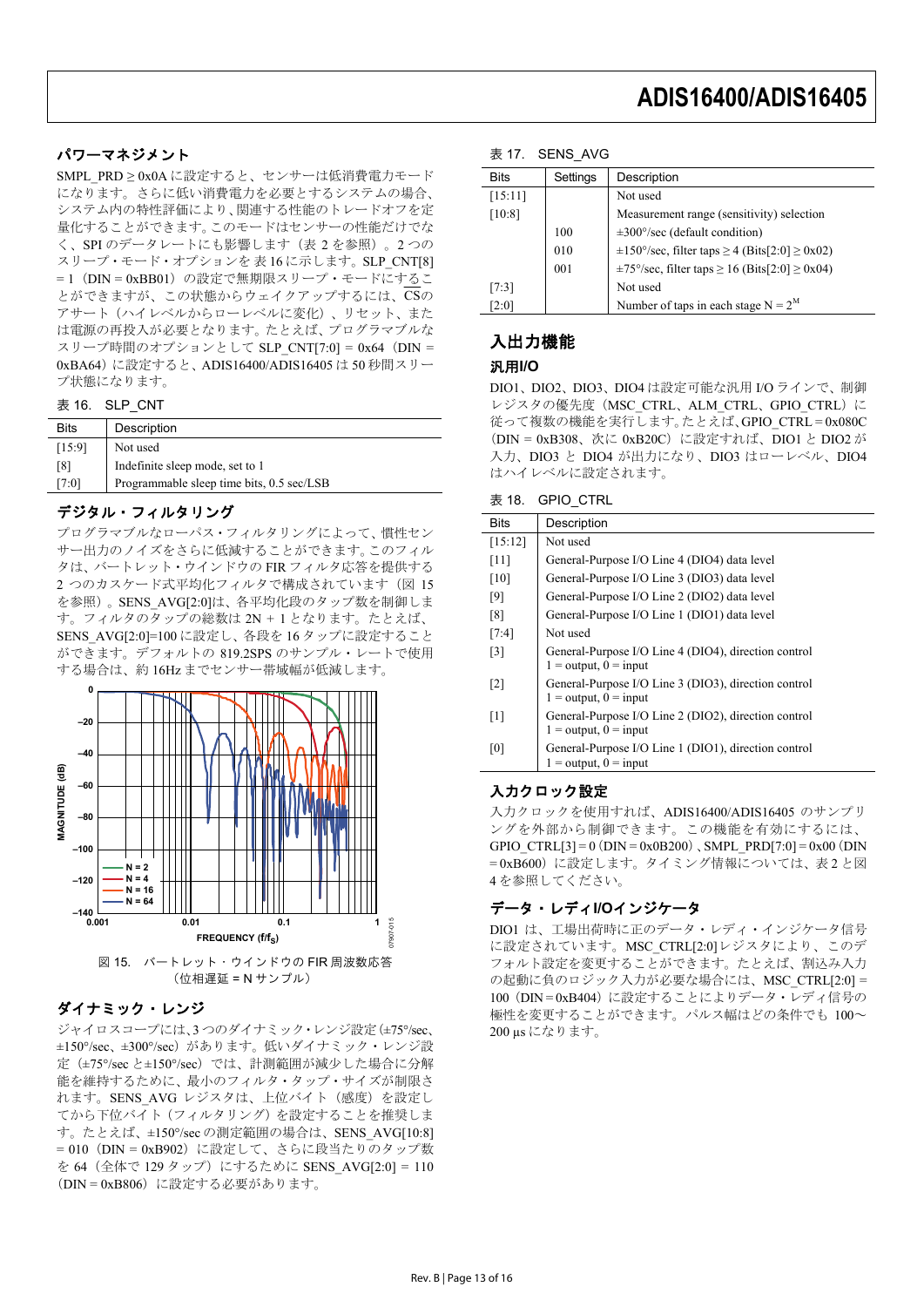#### 表 19. MSC CTRL

| Bits    | Description                                                                           |  |  |
|---------|---------------------------------------------------------------------------------------|--|--|
| [15:12] | Not used                                                                              |  |  |
| $[11]$  | Memory test (clears on completion)<br>$1 =$ enabled, $0 =$ disabled                   |  |  |
| $[10]$  | Internal self-test enable (clears on completion)<br>$1 =$ enabled, $0 =$ disabled     |  |  |
| [9]     | Manual self-test, negative stimulus<br>$1 =$ enabled, $0 =$ disabled                  |  |  |
| [8]     | Manual self-test, positive stimulus<br>$1 =$ enabled, $0 =$ disabled                  |  |  |
| $[7]$   | Linear acceleration bias compensation for gyroscopes<br>$1 =$ enabled, $0 =$ disabled |  |  |
| 6       | Linear accelerometer origin alignment<br>$1 =$ enabled, $0 =$ disabled                |  |  |
| [5:3]   | Not used                                                                              |  |  |
| [2]     | Data ready enable<br>$1 =$ enabled, $0 =$ disabled                                    |  |  |
| $[1]$   | Data ready polarity<br>$1 =$ active high, $0 =$ active low                            |  |  |
| [0]     | Data ready line select<br>$1 = DIO2, 0 = DIO1$                                        |  |  |

#### 補助**DAC**

12 ビット AUX DAC ラインは、電流をシンクしていないときに グラウンド・リファレンスの 5 mV 以内で出力を駆動することが できます。出力が 0Vに近づくと、直線性が劣化し始め(約100 LSB から)、シンク電流が増大すると、非直線の範囲も増大しま す。GLOB\_CMD レジスタの DAC ラッチ・コマンドは、AUX\_DAC レジスタの値を DAC 入力レジスタに移動して両バイトの値を同 時に有効にし AUX DAC ピンから電圧出力を出力します。

#### 表 20. AUX\_DAC

| <b>Bits</b> | Description                                                                           |
|-------------|---------------------------------------------------------------------------------------|
| [15:12]     | Not used.                                                                             |
| [11:0]      | Data bits. Scale factor = $0.8059$ mV/code,<br>offset binary format, $0 V = 0$ codes. |

表 21. AUX\_DAC = 1 V の設定

| <b>DIN</b> | Description                                                 |
|------------|-------------------------------------------------------------|
| 0xB0D9     | AUX DAC[7:0] = $0xD9$ (217 LSB).                            |
| 0xB104     | $AUX\_DAC[15:8] = 0x04 (1024 LSB).$                         |
| 0xBE04     | $GLOB$ <sub>CMD</sub> $[2] = 1$ .                           |
|            | Move values into the DAC input register, resulting in a 1 V |
|            | output level.                                               |

### 診断

#### セルフテスト

セルフテスト機能では、各 MEMS センサーの機構部の動作を検 証することができます。各センサー素子に静電気力を加え、実際 の動きに対する擬似応答として機械的変位が生じます。表 1 に、 合否基準となる各センサーの許容される規定値を示します。内部 セルフテスト・ルーチンを実行する場合は、MSC\_CTRL[10] = 1 (DIN = 0xB504) に設定します。これによって、すべての慣性セ ンサーのテストが行われ、各応答を測定し、合否を判定し、 DIAG STAT レジスタのエラー・フラグに結果を報告します。 MSC\_CTRL[10]は、ルーチンが完了すると0にリセットされます。 MSC\_CTRL[9:8] (DIN = 0xB502 または 0xB501) により、セルフ テスト機能をマニュアル制御で実行し、不具合がないか調べるこ とができます。 表 22 は、このオプションを使用して x 軸ジャイ ロスコープ機能を確認する場合のテスト・フローの例となります。 静止状態で、最も信頼性の高い結果が得られます。 表 22 の設定

は柔軟性に優れており、速度やノイズの影響を最適化できます。 たとえば、使用するフィルタリング・タップの数を少なくすると 遅延時間が短くなりますが、ノイズの影響を受ける可能性が増大 します。

### メモリ・テスト

MSC CTRL[11] = 1 (DIN = 0xB508)に設定すると、フラッシュ・ メモリ領域内のチェックサム検証を実行できます。合否結果は DIAG\_STAT[6]レジスタにロードされます。

### ステータス

エラー・フラグは、一般的なシステム・レベルの問題に対するイ ンジケータ機能になります。各 DIAG\_STAT レジスタ読出しサイ クルの後でクリア(0に設定)されます。エラー状態が残ってい ると、次のサンプル・サイクル中にエラー・フラグが 1 に戻りま す。DIAG STAT[1:0]は、このレジスタの読出しがなくても 0 に 戻ります。電源電圧がレンジ内に戻ると、2 つのフラグはどちら とも自動的にクリアされます。

表 22. 手動セルフテストのシーケンス例

| <b>DIN</b>      | Description                                                                                                                                                                                                                  |  |
|-----------------|------------------------------------------------------------------------------------------------------------------------------------------------------------------------------------------------------------------------------|--|
| 0xB601          | SMPL PRD[7:0] = $0x01$ , sample rate = 819.2 SPS.                                                                                                                                                                            |  |
| 0xB904          | SENS AVG[15:8] = 0x04, gyroscope range = $\pm 300^{\circ}/\text{sec}$ .                                                                                                                                                      |  |
| 0xB802          | SENS $AVG[7:0] = 0x02$ , four-tap averaging filter.<br>Delay = $50$ ms.                                                                                                                                                      |  |
| 0x0400          | Read XGYRO OUT.                                                                                                                                                                                                              |  |
| $0 \times B502$ | $MSC CTRL[9] = 1$ , gyroscope negative self-test.<br>Delay = $50$ ms.                                                                                                                                                        |  |
| 0x0400          | Read XGYRO OUT.<br>Calculate the positive change from the first reading to the<br>second reading of XGYRO OUT, and check to make sure the<br>change is within the positive self-test response range<br>specified in Table 1. |  |
| 0xB501          | $MSC CTRL[9:8] = 01$ , gyroscope/accelerometer positive<br>self-test.<br>Delay = $50$ ms.                                                                                                                                    |  |
| 0x0400          | Read XGYRO OUT.<br>Calculate the negative change from the first reading to the<br>third reading of XGYRO OUT, and check to make sure the<br>change is within the positive self-test response range<br>specified in Table 1.  |  |
| 0xB500          | MSC CTRL $[15:8] = 0x00$ .                                                                                                                                                                                                   |  |

表 23. DIAG\_STAT ビットの説明

| Bit               | Description                                                                 |
|-------------------|-----------------------------------------------------------------------------|
| $[15]$            | Z-axis accelerometer self-test failure $(1 = \text{fail}, 0 = \text{pass})$ |
| $[14]$            | Y-axis accelerometer self-test failure $(1 = \text{fail}, 0 = \text{pass})$ |
| $[13]$            | X-axis accelerometer self-test failure $(1 = \text{fail}, 0 = \text{pass})$ |
| $[12]$            | X-axis gyroscope self-test failure $(1 = \text{fail}, 0 = \text{pass})$     |
| $[11]$            | Y-axis gyroscope self-test failure $(1 = \text{fail}, 0 = \text{pass})$     |
| [10]              | Z-axis gyroscope self-test failure $(1 = \text{fail}, 0 = \text{pass})$     |
| [9]               | Alarm 2 status ( $1 =$ active, $0 =$ inactive)                              |
| [8]               | Alarm 1 status ( $1 =$ active, $0 =$ inactive)                              |
| $[7]$             | Not used                                                                    |
| [6]               | Flash test, checksum flag $(1 = \text{fail}, 0 = \text{pass})$              |
| $[5]$             | Self-test diagnostic error flag $(1 = \text{fail}, 0 = \text{pass})$        |
| [4]               | Sensor overrange $(1 = \text{fail}, 0 = \text{pass})$                       |
| $\lceil 3 \rceil$ | SPI communication failure ( $1 = \text{fail}, 0 = \text{pass}$ )            |
| $\lceil 2 \rceil$ | Flash update failure $(1 = \text{fail}, 0 = \text{pass})$                   |
| $[1]$             | Power supply above 5.25 V                                                   |
|                   | $(1 = power supply \ge 5.25 V, 0 = power supply \le 5.25 V)$                |
| [0]               | Power supply below 4.75 V                                                   |
|                   | $(1 = power supply \le 4.75 V, 0 = power supply \ge 4.75 V)$                |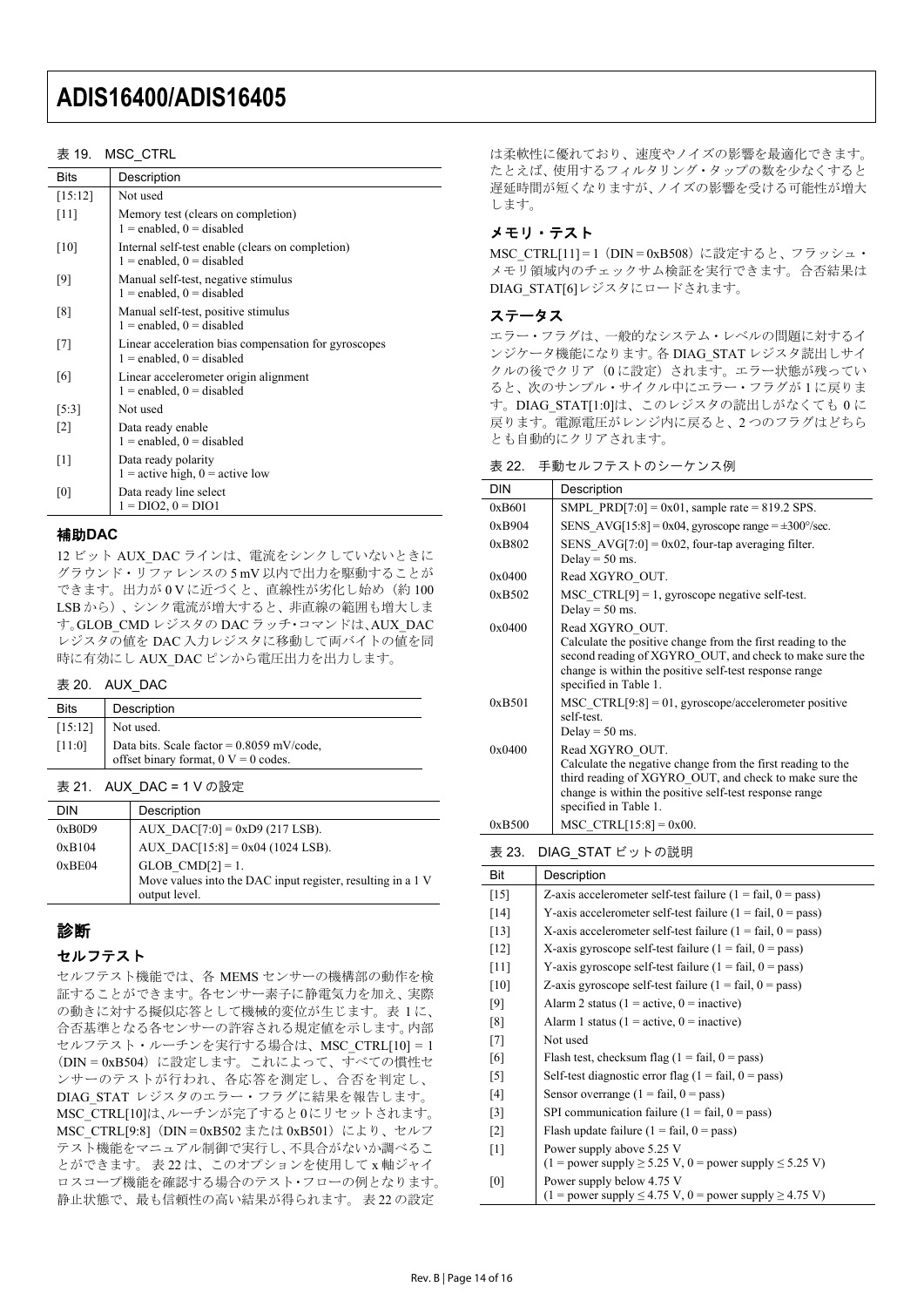#### アラーム・レジスタ

アラーム機能は、2 つの独立した状態を監視することができます。 ALM\_CTRL レジスタは、データ・ソース制御、(設定値と比較 する前の)データ・フィルタリング、静的な比較、動的な変化率 の比較、出力インジケータの設定に対する制御に対応します。 ALM\_MAGx レジスタは、トリガ・スレッショールドと極性を設 定します。

表 27 に、静的アラームを設定する方法の一例を示します。 ALM\_SMPLx レジスタは、動的変化率の算出に使用するサンプル 数を提供します。その期間は、SMPL\_PRD レジスタで指定した サンプル期間と ALM\_SMPLx レジスタの数値を乗算した値にな ります。この機能に関するセンサーの設定方法例は、 表 28 を参 照してください。

表 24. ALM\_CTRL ビットの指定

| <b>Bits</b>       | Settings | Description                                                                         |
|-------------------|----------|-------------------------------------------------------------------------------------|
| [15:12]           |          | Alarm 2 source selection                                                            |
|                   | 0000     | Disable                                                                             |
|                   | 0001     | Power supply output                                                                 |
|                   | 0010     | X-axis gyroscope output                                                             |
|                   | 0011     | Y-axis gyroscope output                                                             |
|                   | 0100     | Z-axis gyroscope output                                                             |
|                   | 0101     | X-axis accelerometer output                                                         |
|                   | 0110     | Y-axis accelerometer output                                                         |
|                   | 0111     | Z-axis accelerometer output                                                         |
|                   | 1000     | X-axis magnetometer output                                                          |
|                   | 1001     | Y-axis magnetometer output                                                          |
|                   | 1010     | Z-axis magnetometer output                                                          |
|                   | 1011     | Gyroscope temperature output                                                        |
|                   | 1100     | Auxiliary ADC input                                                                 |
| [11:8]            |          | Alarm 1 source selection (same as Alarm 2)                                          |
| [7]               |          | Rate-of-change (ROC) enable for Alarm 2<br>$1 =$ rate of change, $0 =$ static level |
| [6]               |          | Rate-of-change (ROC) enable for Alarm 1<br>$1 =$ rate of change, $0 =$ static level |
| $\lceil 5 \rceil$ |          | Not used                                                                            |
| [4]               |          | Comparison data filter setting<br>$1 =$ filtered data, $0 =$ unfiltered data        |
| $\lceil 3 \rceil$ |          | Not used                                                                            |
| $\lceil 2 \rceil$ |          | Alarm output enable<br>$1 =$ enabled, $0 =$ disabled                                |
| $\lceil 1 \rceil$ |          | Alarm output polarity<br>$1 =$ active high, $0 =$ active low                        |
| [0]               |          | Alarm output line select<br>$1 = DIO2$ , $0 = DIO1$                                 |

#### 表 25. ALM\_MAG1, ALM\_MAG2

| Description<br>Bits<br>$[15]$<br>Comparison polarity<br>$1 =$ greater than, $0 =$ less than<br>Not used<br>$[14]$<br>[13:0]<br>Data bits that match the format of the trigger source selection<br>表 26.<br>ALM SMPL1, ALM SMPL2<br><b>Bits</b><br>Description<br>[15:8]<br>Not used<br>Data bits: number of samples (both $0x00$ and $0x01 = 1$ )<br>$[7:0]$<br>表 27.<br>アラーム設定例1<br>DIN<br>Description<br>0xAF55,<br>ALM $CTRL = 0x5517$ .<br>0xAE17<br>Alarm 1 input = XACCL_OUT.<br>Alarm $2$ input = XACCL OUT.<br>Static level comparison, filtered data.<br>DIO2 output indicator, positive polarity.<br>ALM $MAG1 = 0x8341$ .<br>0xA783.<br>0xA641<br>Alarm 1 is true if XACCL_OUT > 0.5 g.<br>ALM MAG2=0x3CBF.<br>0xA93C.<br>0xA8BF<br>Alarm 2 is true if XACCL OUT < $-0.5$ g.<br>表 28.<br>アラーム設定例 2<br>DIN<br>Description<br>ALM $CTRL = 0x7687$ .<br>0xAF76.<br>0xAE87<br>Alarm 1 input = $ZACCL$ OUT.<br>Alarm $2$ input = YACCL OUT.<br>Rate of change comparison, unfiltered data.<br>DIO2 output indicator, positive polarity.<br>SMPL $PRD = 0x0001$ .<br>0xB601<br>Sample rate $= 819.2$ SPS.<br>ALM $SMPL1 = 0x0008$ .<br>0xAB08<br>Alarm 1 rate of change period $= 9.77$ ms.<br>ALM SMPL2= $0x0050$ .<br>0xAC50<br>Alarm 2 rate of change period = $97.7$ ms.<br>ALM $MAG1 = 0x8341$ .<br>0xA783.<br>0xA641<br>Alarm 1 is true if XACCL_OUT > 0.5 g.<br>ALM MAG2=0x3CBE.<br>0xA93C<br>0xA8BE<br>Alarm 2 is true if XACCL OUT < $-0.5 g$ . | 13. LU. |  | $\overline{\phantom{a}}$ |  |  |
|---------------------------------------------------------------------------------------------------------------------------------------------------------------------------------------------------------------------------------------------------------------------------------------------------------------------------------------------------------------------------------------------------------------------------------------------------------------------------------------------------------------------------------------------------------------------------------------------------------------------------------------------------------------------------------------------------------------------------------------------------------------------------------------------------------------------------------------------------------------------------------------------------------------------------------------------------------------------------------------------------------------------------------------------------------------------------------------------------------------------------------------------------------------------------------------------------------------------------------------------------------------------------------------------------------------------------------------------------------------------------------------------------------------------------------------------------------------|---------|--|--------------------------|--|--|
|                                                                                                                                                                                                                                                                                                                                                                                                                                                                                                                                                                                                                                                                                                                                                                                                                                                                                                                                                                                                                                                                                                                                                                                                                                                                                                                                                                                                                                                               |         |  |                          |  |  |
|                                                                                                                                                                                                                                                                                                                                                                                                                                                                                                                                                                                                                                                                                                                                                                                                                                                                                                                                                                                                                                                                                                                                                                                                                                                                                                                                                                                                                                                               |         |  |                          |  |  |
|                                                                                                                                                                                                                                                                                                                                                                                                                                                                                                                                                                                                                                                                                                                                                                                                                                                                                                                                                                                                                                                                                                                                                                                                                                                                                                                                                                                                                                                               |         |  |                          |  |  |
|                                                                                                                                                                                                                                                                                                                                                                                                                                                                                                                                                                                                                                                                                                                                                                                                                                                                                                                                                                                                                                                                                                                                                                                                                                                                                                                                                                                                                                                               |         |  |                          |  |  |
|                                                                                                                                                                                                                                                                                                                                                                                                                                                                                                                                                                                                                                                                                                                                                                                                                                                                                                                                                                                                                                                                                                                                                                                                                                                                                                                                                                                                                                                               |         |  |                          |  |  |
|                                                                                                                                                                                                                                                                                                                                                                                                                                                                                                                                                                                                                                                                                                                                                                                                                                                                                                                                                                                                                                                                                                                                                                                                                                                                                                                                                                                                                                                               |         |  |                          |  |  |
|                                                                                                                                                                                                                                                                                                                                                                                                                                                                                                                                                                                                                                                                                                                                                                                                                                                                                                                                                                                                                                                                                                                                                                                                                                                                                                                                                                                                                                                               |         |  |                          |  |  |
|                                                                                                                                                                                                                                                                                                                                                                                                                                                                                                                                                                                                                                                                                                                                                                                                                                                                                                                                                                                                                                                                                                                                                                                                                                                                                                                                                                                                                                                               |         |  |                          |  |  |
|                                                                                                                                                                                                                                                                                                                                                                                                                                                                                                                                                                                                                                                                                                                                                                                                                                                                                                                                                                                                                                                                                                                                                                                                                                                                                                                                                                                                                                                               |         |  |                          |  |  |
|                                                                                                                                                                                                                                                                                                                                                                                                                                                                                                                                                                                                                                                                                                                                                                                                                                                                                                                                                                                                                                                                                                                                                                                                                                                                                                                                                                                                                                                               |         |  |                          |  |  |
|                                                                                                                                                                                                                                                                                                                                                                                                                                                                                                                                                                                                                                                                                                                                                                                                                                                                                                                                                                                                                                                                                                                                                                                                                                                                                                                                                                                                                                                               |         |  |                          |  |  |
|                                                                                                                                                                                                                                                                                                                                                                                                                                                                                                                                                                                                                                                                                                                                                                                                                                                                                                                                                                                                                                                                                                                                                                                                                                                                                                                                                                                                                                                               |         |  |                          |  |  |
|                                                                                                                                                                                                                                                                                                                                                                                                                                                                                                                                                                                                                                                                                                                                                                                                                                                                                                                                                                                                                                                                                                                                                                                                                                                                                                                                                                                                                                                               |         |  |                          |  |  |
|                                                                                                                                                                                                                                                                                                                                                                                                                                                                                                                                                                                                                                                                                                                                                                                                                                                                                                                                                                                                                                                                                                                                                                                                                                                                                                                                                                                                                                                               |         |  |                          |  |  |
|                                                                                                                                                                                                                                                                                                                                                                                                                                                                                                                                                                                                                                                                                                                                                                                                                                                                                                                                                                                                                                                                                                                                                                                                                                                                                                                                                                                                                                                               |         |  |                          |  |  |
|                                                                                                                                                                                                                                                                                                                                                                                                                                                                                                                                                                                                                                                                                                                                                                                                                                                                                                                                                                                                                                                                                                                                                                                                                                                                                                                                                                                                                                                               |         |  |                          |  |  |
|                                                                                                                                                                                                                                                                                                                                                                                                                                                                                                                                                                                                                                                                                                                                                                                                                                                                                                                                                                                                                                                                                                                                                                                                                                                                                                                                                                                                                                                               |         |  |                          |  |  |
|                                                                                                                                                                                                                                                                                                                                                                                                                                                                                                                                                                                                                                                                                                                                                                                                                                                                                                                                                                                                                                                                                                                                                                                                                                                                                                                                                                                                                                                               |         |  |                          |  |  |
|                                                                                                                                                                                                                                                                                                                                                                                                                                                                                                                                                                                                                                                                                                                                                                                                                                                                                                                                                                                                                                                                                                                                                                                                                                                                                                                                                                                                                                                               |         |  |                          |  |  |
|                                                                                                                                                                                                                                                                                                                                                                                                                                                                                                                                                                                                                                                                                                                                                                                                                                                                                                                                                                                                                                                                                                                                                                                                                                                                                                                                                                                                                                                               |         |  |                          |  |  |
|                                                                                                                                                                                                                                                                                                                                                                                                                                                                                                                                                                                                                                                                                                                                                                                                                                                                                                                                                                                                                                                                                                                                                                                                                                                                                                                                                                                                                                                               |         |  |                          |  |  |
|                                                                                                                                                                                                                                                                                                                                                                                                                                                                                                                                                                                                                                                                                                                                                                                                                                                                                                                                                                                                                                                                                                                                                                                                                                                                                                                                                                                                                                                               |         |  |                          |  |  |
|                                                                                                                                                                                                                                                                                                                                                                                                                                                                                                                                                                                                                                                                                                                                                                                                                                                                                                                                                                                                                                                                                                                                                                                                                                                                                                                                                                                                                                                               |         |  |                          |  |  |
|                                                                                                                                                                                                                                                                                                                                                                                                                                                                                                                                                                                                                                                                                                                                                                                                                                                                                                                                                                                                                                                                                                                                                                                                                                                                                                                                                                                                                                                               |         |  |                          |  |  |
|                                                                                                                                                                                                                                                                                                                                                                                                                                                                                                                                                                                                                                                                                                                                                                                                                                                                                                                                                                                                                                                                                                                                                                                                                                                                                                                                                                                                                                                               |         |  |                          |  |  |
|                                                                                                                                                                                                                                                                                                                                                                                                                                                                                                                                                                                                                                                                                                                                                                                                                                                                                                                                                                                                                                                                                                                                                                                                                                                                                                                                                                                                                                                               |         |  |                          |  |  |
|                                                                                                                                                                                                                                                                                                                                                                                                                                                                                                                                                                                                                                                                                                                                                                                                                                                                                                                                                                                                                                                                                                                                                                                                                                                                                                                                                                                                                                                               |         |  |                          |  |  |
|                                                                                                                                                                                                                                                                                                                                                                                                                                                                                                                                                                                                                                                                                                                                                                                                                                                                                                                                                                                                                                                                                                                                                                                                                                                                                                                                                                                                                                                               |         |  |                          |  |  |
|                                                                                                                                                                                                                                                                                                                                                                                                                                                                                                                                                                                                                                                                                                                                                                                                                                                                                                                                                                                                                                                                                                                                                                                                                                                                                                                                                                                                                                                               |         |  |                          |  |  |
|                                                                                                                                                                                                                                                                                                                                                                                                                                                                                                                                                                                                                                                                                                                                                                                                                                                                                                                                                                                                                                                                                                                                                                                                                                                                                                                                                                                                                                                               |         |  |                          |  |  |
|                                                                                                                                                                                                                                                                                                                                                                                                                                                                                                                                                                                                                                                                                                                                                                                                                                                                                                                                                                                                                                                                                                                                                                                                                                                                                                                                                                                                                                                               |         |  |                          |  |  |
|                                                                                                                                                                                                                                                                                                                                                                                                                                                                                                                                                                                                                                                                                                                                                                                                                                                                                                                                                                                                                                                                                                                                                                                                                                                                                                                                                                                                                                                               |         |  |                          |  |  |
|                                                                                                                                                                                                                                                                                                                                                                                                                                                                                                                                                                                                                                                                                                                                                                                                                                                                                                                                                                                                                                                                                                                                                                                                                                                                                                                                                                                                                                                               |         |  |                          |  |  |
|                                                                                                                                                                                                                                                                                                                                                                                                                                                                                                                                                                                                                                                                                                                                                                                                                                                                                                                                                                                                                                                                                                                                                                                                                                                                                                                                                                                                                                                               |         |  |                          |  |  |
|                                                                                                                                                                                                                                                                                                                                                                                                                                                                                                                                                                                                                                                                                                                                                                                                                                                                                                                                                                                                                                                                                                                                                                                                                                                                                                                                                                                                                                                               |         |  |                          |  |  |

<sup>1</sup> この比較では、傾斜出力は常にフィルタ済みデータを使用しています。